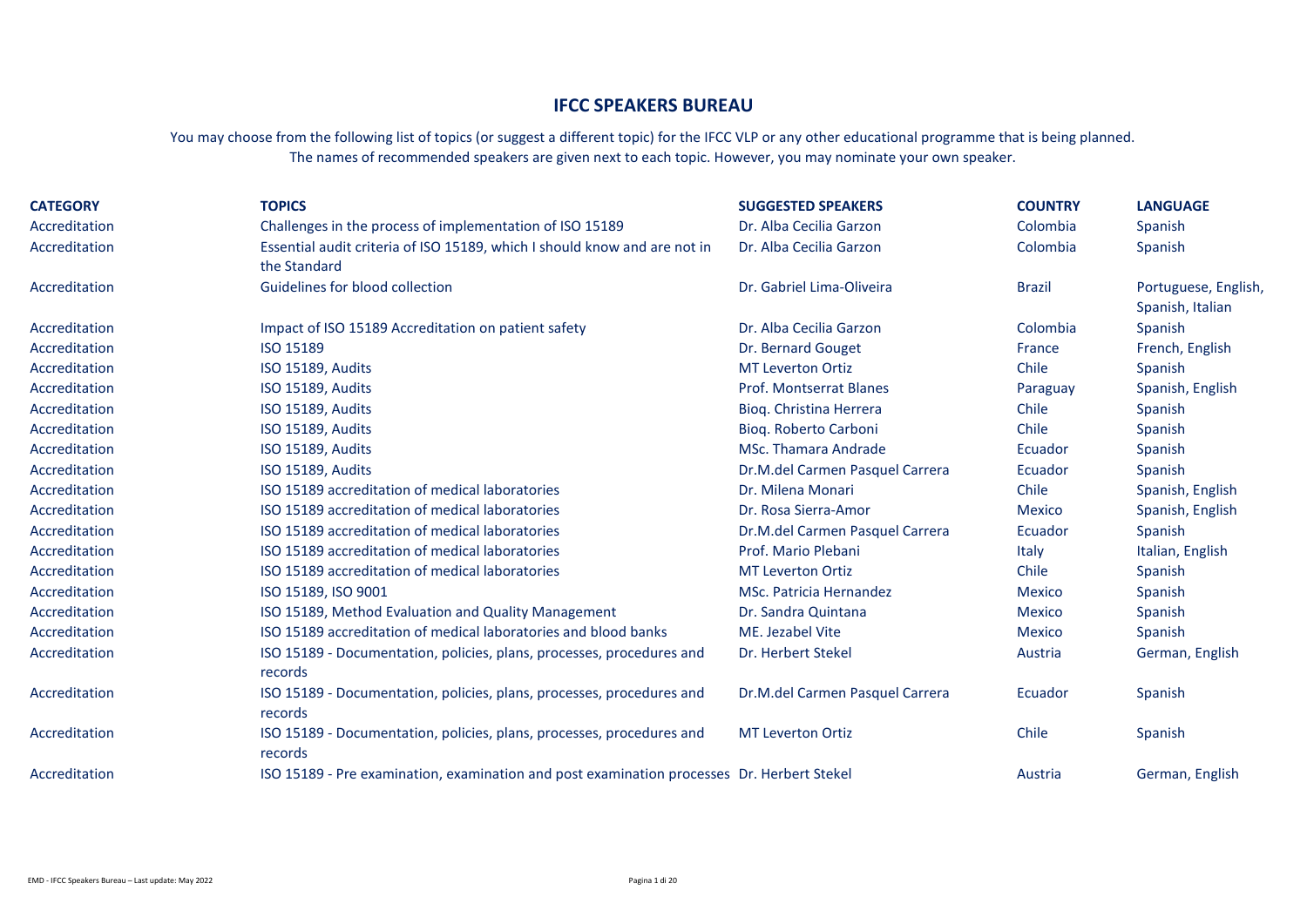| Accreditation        | ISO 15189 - Pre examination, examination and post examination processes MT Leverton Ortiz                 |                                 | Chile         | Spanish                                  |
|----------------------|-----------------------------------------------------------------------------------------------------------|---------------------------------|---------------|------------------------------------------|
| Accreditation        | ISO 15189 - Planning process and implementation                                                           | Dr.M.del Carmen Pasquel Carrera | Ecuador       | Spanish                                  |
| <b>Accreditation</b> | ISO 15189 accreditation of medical testing laboratories                                                   | Prof. Paivi Laitinen            | Finland       | Finnish, English                         |
| Accreditation        | <b>ISO 22870</b>                                                                                          | Dr. Bernard Gouget              | France        | French, English                          |
| Accreditation        | ISO 22870 - POCT and responsibility of the laboratory                                                     | Dr. Herbert Stekel              | Austria       | German, English                          |
| <b>Accreditation</b> | ISO 15189 Accreditation: costs and benefits                                                               | Prof. Ken Sikaris               | Australia     | English                                  |
| <b>Accreditation</b> | ISO 20658:2017                                                                                            | Dr. Gabriel Lima-Oliveira       | <b>Brazil</b> | Portuguese, English,<br>Spanish, Italian |
| Accreditation        | Laboratory accreditation audits                                                                           | Q. Victor Baltazar              | <b>Mexico</b> | Spanish                                  |
| Accreditation        | Preanalytical errors                                                                                      | <b>MD Abraham Marcel</b>        | Cuba          | Spanish, English                         |
| Accreditation        | <b>Quality systems</b>                                                                                    | Dr. Veronica Luzzi              | <b>US</b>     | Spanish, English                         |
| Accreditation        | Risk Management and its implementation in ISO 15189                                                       | Dr. Alba Cecilia Garzon         | Colombia      | Spanish                                  |
| Accreditation        | The assessment process                                                                                    | Dr. Herbert Stekel              | Austria       | German, English                          |
| Accreditation        | Accreditation of Hematopoietic Progenitor Cell Bank                                                       | <b>MSc. Patricia Hernandez</b>  | <b>Mexico</b> | Spanish                                  |
| Analytical chemistry | <b>Analytical Chemistry</b>                                                                               | Prof. Sergio Bernardini         | Italy         | Italian, English,<br>French              |
| Analytical chemistry | Analytical Methods evaluation/verification                                                                | Dr. Veronica Luzzi              | <b>US</b>     | Spanish, English                         |
| Analytical chemistry | <b>HPLC</b>                                                                                               | <b>Bioq Eduardo Aranda</b>      | Chile         | Spanish                                  |
| Autoimmunity         | ANA HEp-2 cytoplasmic patterns - recognition on the microscope<br>and clinical importance                 | Dr. Carlos A. von Mühlen        | <b>US</b>     | English, Spanish,<br>Portuguese          |
| Autoimmunity         | ANA testing in "real life"                                                                                | Dr. Maria Infantino             | Italy         | Italian, English                         |
| Autoimmunity         | ANCA--associated vasculitis - diagnostic guidelines and critical analysis of<br>the laboratory assays     | Dr. Carlos a. von Mühlen        | <b>US</b>     | English, Spanish,<br>Portuguese          |
| Autoimmunity         | Anti Ro52 reactivity is an independent and additional serum marker in<br>connective tissue diseases       | Dr. Edward K.L. Chan            | <b>US</b>     | English                                  |
| Autoimmunity         | Autoantibodies as tools for cellular and molecular research                                               | Dr. Edward K.L. Chan            | <b>US</b>     | English                                  |
| Autoimmunity         | Autoantibodies in systemic inflammatory rheumatic diseases: an update<br>on what is new and important     | Dr. Carlos A. von Mühlen        | <b>US</b>     | English, Spanish,<br>Portuguese          |
| Autoimmunity         | Autoantibody standardization committee: How do we make old and new<br><b>ANA standards</b>                | Dr. Edward K.L. Chan            | <b>US</b>     | English                                  |
| Autoimmunity         | Biomarkers of subcutaneous calcinosis in systemic sclerosis and<br>inflammatory myopathies                | Dr. Carlos A. von Mühlen        | <b>US</b>     | English, Spanish,<br>Portuguese          |
| Autoimmunity         | Bringing the autoimmunity lab and the clinician together - how to bridge<br>the extremes                  | Dr. Carlos A. von Mühlen        | <b>US</b>     | English, Spanish,<br>Portuguese          |
| Autoimmunity         | Dense fine speckled ANA IIF pattern (AC-2) and anti-DFS70 antibodies:<br>cleaning up the current concepts | Dr. Maria Infantino             | Italy         | Italian, English                         |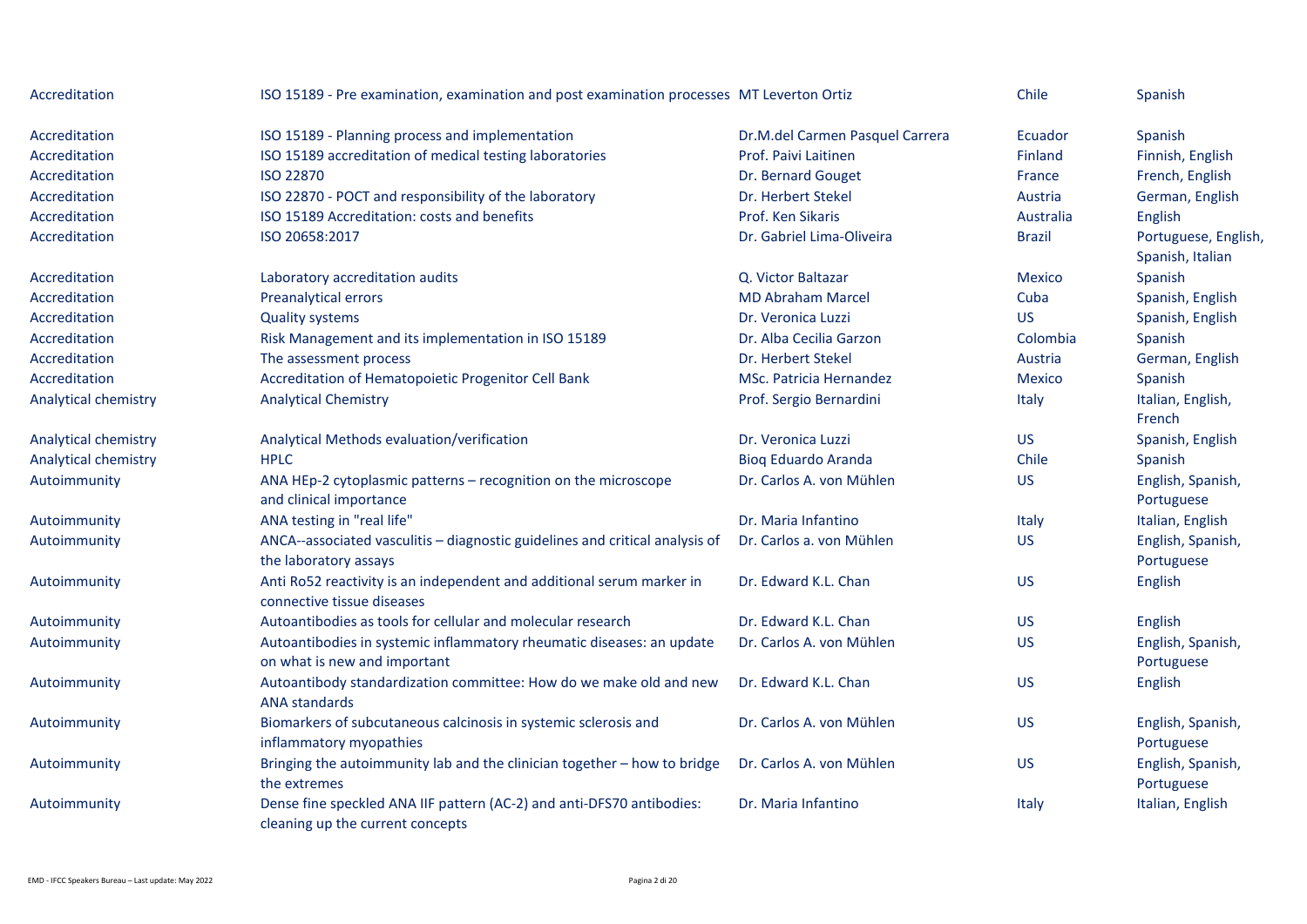| Autoimmunity                              | ICAP Consensus in ANA Reporting: everything you need to know                                                                              | Dr. Carlos A. von Mühlen       | <b>US</b> | English, Spanish,<br>Portuguese        |
|-------------------------------------------|-------------------------------------------------------------------------------------------------------------------------------------------|--------------------------------|-----------|----------------------------------------|
| Autoimmunity                              | Immunobiology of subcellular autoantigenic rods/rings structures (IMPDH Dr. Edward K.L. Chan<br>filaments)                                |                                | <b>US</b> | English                                |
| Autoimmunity                              | International Consensus of ANA Patterns: how to interpret findings<br>in the lab and for the clinician                                    | Dr. Carlos A. von Mühlen       | <b>US</b> | English, Spanish,<br>Portuguese        |
| Autoimmunity                              | Serum calprotectin: what do we have to know?                                                                                              | Dr. Maria Infantino            | Italy     | Italian, English                       |
| Autoimmunity                              | Subcellular rods/rings as targets of autoantibodies in HCV therapy                                                                        | Dr. Edward K.L. Chan           | <b>US</b> | English                                |
| Autoimmunity                              | The new era of the ICAP nomenclature: an Italian experience                                                                               | Dr. Maria Infantino            | Italy     | Italian, English                       |
| Autoimmunity                              | The long road and the experience from the Brazilian Consensus in HEp-2<br>Patterns to ICAP                                                | Dr. Carlos A. von Mühlen       | <b>US</b> | English, Spanish,<br>Portuguese        |
| Autoimmunity                              | The current status of the International Consensus on Anti-nuclear antibody Dr. Edward K.L. Chan<br>Patterns (ICAP) and future directions  |                                | <b>US</b> | English                                |
| Autoimmunity                              | Update on autoantibodies in idiopathic inflammatory myopathies                                                                            | Dr. Carlos A.von Mühlen        | <b>US</b> | English, Spanish,<br>Portuguese        |
| <b>Biological variations</b>              | How to establish biological variation data                                                                                                | Prof. Sverre Sandberg          | Norway    | Norwegian, Danish,<br>Swedish, English |
| <b>Biological variations</b>              | How to use biological variation data to 1) set performance specifications<br>2) monitor patients 3) generate personal reference intervals | Prof. Sverre Sandberg          | Norway    | Norwegian, Danish,<br>Swedish, English |
| <b>Blood Gas</b>                          | <b>Blood Gas</b>                                                                                                                          | Prof. Sergio Bernardini        | Italy     | Italian, English,<br>French            |
| <b>Blood Gas</b>                          | <b>Blood Gases and emergency</b>                                                                                                          | Dr. Bernard Gouget             | France    | French, English                        |
| <b>Blood Gas</b>                          | Evolution of Blood Gas Analysis - Acid-Base Balance and Practical<br>Applications of the Acid-Base Chart                                  | Dr. Ellis Jacobs               | <b>US</b> | English                                |
| <b>Blood Gas</b>                          | Evolution of Blood Gas Analysis - Acid-Base Balance and Applications of<br>the Acid-Base Chart                                            | <b>Prof. Montserrat Blanes</b> | Paraguay  | Spanish, English                       |
| <b>Blood Gas</b>                          | Evolution of Blood Gas Analysis - Focusing on the Source of Impaired O2<br>Supply to the Tissue                                           | Dr Ellis Jacobs                | <b>US</b> | English                                |
| <b>Blood Gas</b>                          | New biosensors                                                                                                                            | Dr. Bernard Gouget             | France    | French, English                        |
| <b>Blood Gas</b>                          | New devices                                                                                                                               | Dr. Bernard Gouget             | France    | French, English                        |
| <b>Blood Gas</b>                          | New technologies (in vitro, ex vivo and in vivo)                                                                                          | Dr. Bernard Gouget             | France    | French, English                        |
| <b>Blood Gas</b>                          | Pathophysiology of blood gases                                                                                                            | Dr. Bernard Gouget             | France    | French, English                        |
| <b>Blood Gas</b>                          | Value of Point of Care Blood Gas Testing                                                                                                  | Dr Ellis Jacobs                | <b>US</b> | English                                |
| Bone, Calcium and Vitamin D<br>Metabolism | Assessment of mineral bone metabolism and vitamin D in adult                                                                              | Prof. Montserrat Blanes        | Paraguay  | Spanish, English                       |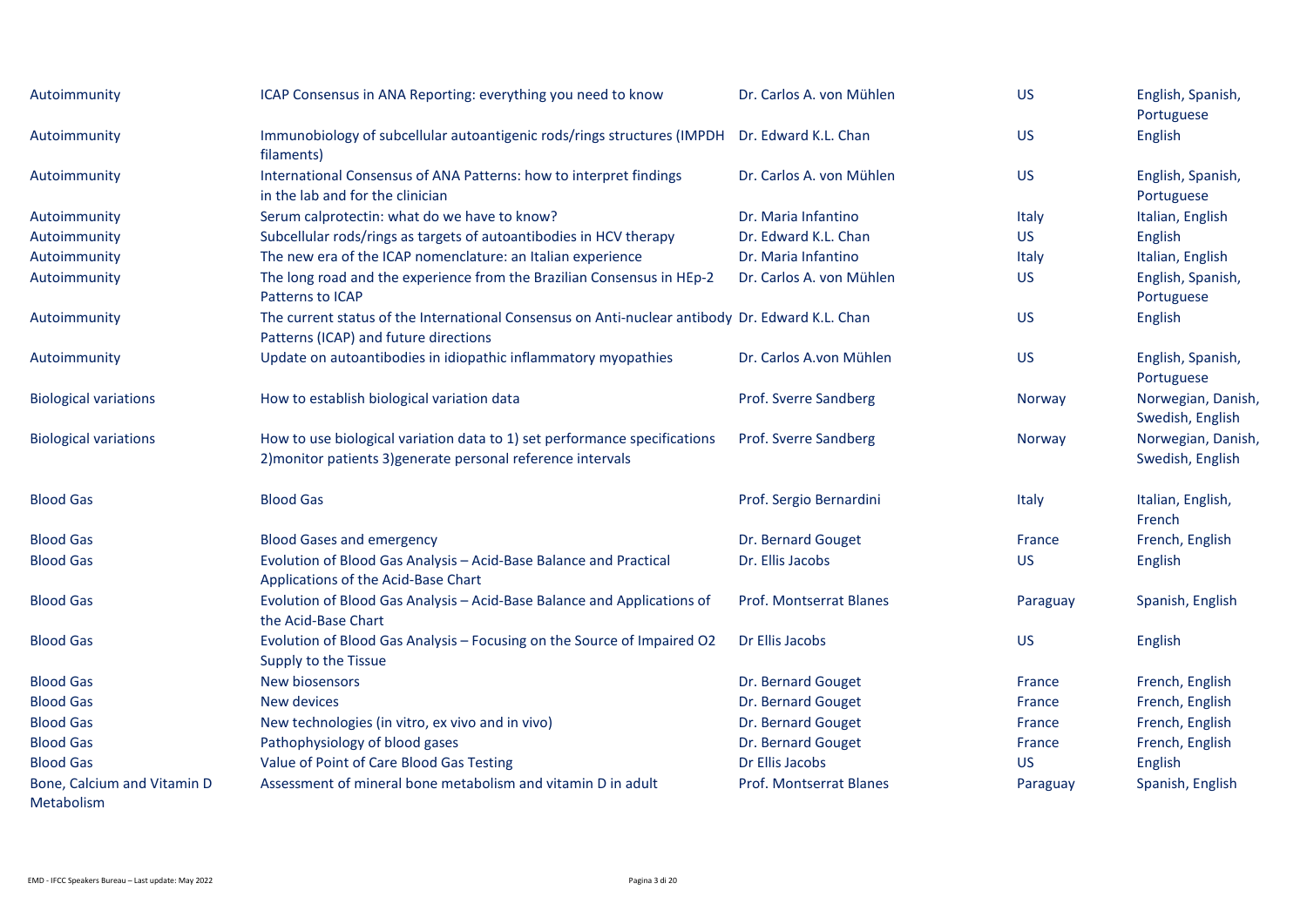| Bone, Calcium and Vitamin D<br>Metabolism | Bone calcium and Vitamin D Metabolism                                                                                   | Prof. Sergio Bernardini      | Italy         | Italian, English,<br>French |
|-------------------------------------------|-------------------------------------------------------------------------------------------------------------------------|------------------------------|---------------|-----------------------------|
| Bone, Calcium and Vitamin D<br>Metabolism | Vitamin D metabolism and impact on health                                                                               | Prof. Edgard Delvin          | Canada        | French, English             |
| Bone, Calcium and Vitamin D<br>Metabolism | Vitamin D Assays                                                                                                        | Dr. Rosa Sierra-Amor         | <b>Mexico</b> | Spanish, English            |
| Bone, Calcium and Vitamin D<br>Metabolism | Vitamin D                                                                                                               | Dr. Veronica Luzzi           | <b>US</b>     | Spanish, English            |
| Cancer                                    | Basic informatics for molecular cancer profiling                                                                        | Prof. Paolo Fortina          | <b>US</b>     | Italian, English            |
| Cancer                                    | An update on tumor markers from the general aspects to their clinical uses Prof. Tomris Ozben                           |                              | <b>Turkey</b> | Turkish, Enghlish           |
| Cancer                                    | Basic principles of epigenetics and epigenetic regulation in cancer therapy Prof. Tomris Ozben                          |                              | <b>Turkey</b> | Turkish, Enghlish           |
| Cancer                                    | <b>Cancer biomarkers</b>                                                                                                | Prof. Eleftherios Diamandis  | Canada        | English                     |
| Cancer                                    | Circulating tumor DNA: A promising biomarker in the liquid profiling of<br>cancer                                       | Prof. Maurizio Ferrari       | Italy         | Italian, English            |
| Cancer                                    | Circulating tumor DNA: current analytical validity, clinical validity and<br>utility                                    | Prof. Maurizio Ferrari       | Italy         | Italian, English            |
| Cancer                                    | Clinical applications of cancer molecular biomarkers                                                                    | Prof. Paolo Fortina          | <b>US</b>     | Italian, English            |
| Cancer                                    | Clinical applications of cancer molecular biomarkers                                                                    | Prof. Maurizio Ferrari       | Italy         | Italian, English            |
| Cancer                                    | Blood and non-blood sources of cell-free DNA (cfDNA) in cancer molecular<br>profiling                                   | Prof. Tomris Ozben           | <b>Turkey</b> | Turkish, Enghlish           |
| Cancer                                    | From traditional tumour markers to liquid biopsy                                                                        | Prof. Tomris Ozben           | <b>Turkey</b> | Turkish, Enghlish           |
| Cancer                                    | Human b in CG                                                                                                           | Dr. Veronica Luzzi           | <b>US</b>     | Spanish, English            |
| Cancer                                    | Interpreting tumour marker results                                                                                      | Prof. Ken Sikaris            | Australia     | English                     |
| Cancer                                    | Implementing cancer molecular profiling                                                                                 | Prof. Paolo Fortina          | <b>US</b>     | Italian, English            |
| Cancer                                    | Likelihood ratios - a more informative way of reporting laboratory results:<br>studies with tumour markers              | Prof. Christopher Florkowski | <b>NZ</b>     | English                     |
| Cancer                                    | Integrated diagnostics: evidence-based therapy guidance in oncology                                                     | Prof. Tomris Ozben           | <b>Turkey</b> | Turkish, Enghlish           |
| Cancer                                    | Liquid biopsy: Circulating free DNA (cfDNA) and Circulating Tumour Cells<br>(CTC) as Novel Biomarkers                   | Prof. Tomris Ozben           | <b>Turkey</b> | Turkish, Enghlish           |
| Cancer                                    | Liquid profiling assays in the era of precision oncology: Current status of<br>assay limitations and future development | Prof. Tomris Ozben           | <b>Turkey</b> | Turkish, Enghlish           |
| Cancer                                    | Methods to measure tumor markers. Clinical uses of tumor markers for<br>malignant diseases                              | Prof. Tomris Ozben           | <b>Turkey</b> | Turkish, Enghlish           |
| Cancer                                    | PSA and other members of the kallikrein family                                                                          | Prof. Eleftherios Diamandis  | Canada        | English                     |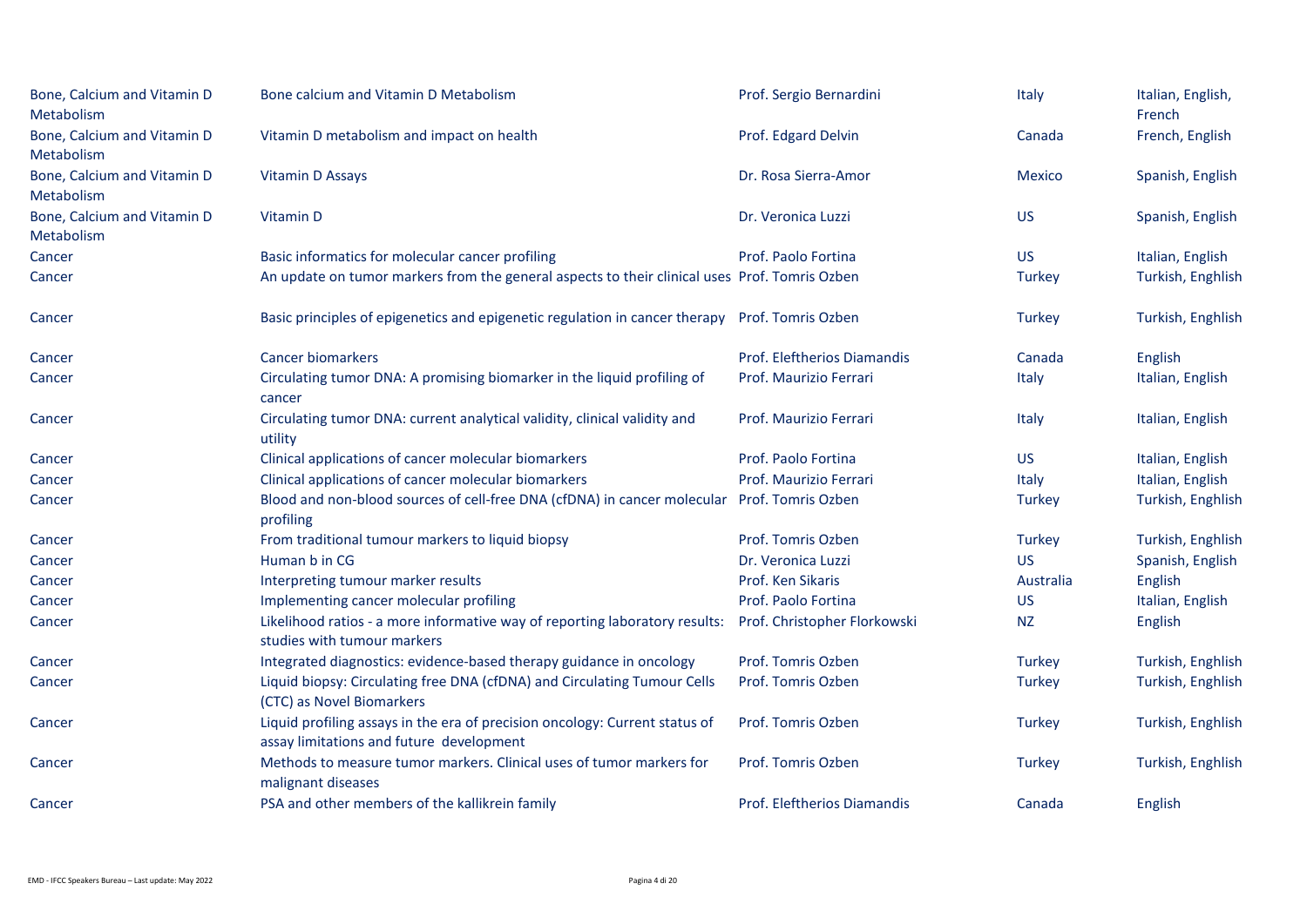| Cancer                             | Seminal Cell-Free DNA Assessment as a Novel Prostate Cancer Biomarker                                      | Prof. Tomris Ozben        | <b>Turkey</b>  | Turkish, Enghlish |
|------------------------------------|------------------------------------------------------------------------------------------------------------|---------------------------|----------------|-------------------|
| Cancer                             | Tumour marker reference intervals                                                                          | Prof. Ken Sikaris         | Australia      | English           |
| Cancer                             | Understanding PSA refinements: age related reference intervals F/T PSA<br>ratio and PSA doubling time      | Prof. Ken Sikaris         | Australia      | English           |
| Cardiovascular Biochemistry        | Assay-related issues in the measurement of cardiac troponins and<br>natriuretic peptides                   | Prof. Mauro Panteghini    | Italy          | Italian, English  |
| Cardiovascular Biochemistry        | Cardiovascular biomarkers                                                                                  | <b>Prof.Mair Johannes</b> | Austria        | German, English   |
| <b>Cardiovascular Biochemistry</b> | Cardiovascular biomarkers                                                                                  | Dr. Damien Gruson         | <b>Belgium</b> | French, Engish    |
| <b>Cardiovascular Biochemistry</b> | Biomarkers based management of acute coronary syndromes and heart<br>failure                               | Prof.Mair Johannes        | Austria        | German, English   |
| Cardiovascular Biochemistry        | <b>Biomarkers of Heart Failure</b>                                                                         | Dr. Damien Gruson         | <b>Belgium</b> | French, Engish    |
| Cardiovascular Biochemistry        | Biomarkers of myocardial infarction                                                                        | Dr. Damien Gruson         | <b>Belgium</b> | French, Engish    |
| Cardiovascular Biochemistry        | Cardiac Biomarkers: an evidence based approach to utilization                                              | Prof. Robert Christenson  | <b>US</b>      | English           |
| Cardiovascular Biochemistry        | Cardiac Biomarkers: all analytical &clinical topics                                                        | Prof. Fred Apple          | <b>US</b>      | English           |
| Cardiovascular Biochemistry        | Cardiac markers in chronic kidney disease                                                                  | Dr. Paul Collinson        | <b>UK</b>      | English           |
| Cardiovascular Biochemistry        | Cardiovascular biomarkers                                                                                  | Prof. Fred Apple          | <b>US</b>      | English           |
| <b>Cardiovascular Biochemistry</b> | Cardiovascular disease: Pathophysiology and Laboratory Assessment                                          | Dr. Khosrow Adeli         | Canada         | English           |
| Cardiovascular Biochemistry        | Potential risk predictors for cardiovascular diseases in patients with<br>obstructive sleep apnea syndrome | Prof. Tomris Ozben        | Turkey         | Turkish, English  |
| Cardiovascular Biochemistry        | Coronary heart disease biomarkers                                                                          | Dr. Nader Rifai           | <b>US</b>      | English           |
| Cardiovascular Biochemistry        | CRP and inflammatory markers                                                                               | Dr. Nader Rifai           | <b>US</b>      | English           |
| Cardiovascular Biochemistry        | Diagnosing myocardial injury and myocardial infarction                                                     | Prof. Kristian Thygesen   | <b>Denmark</b> | English, Danish   |
| Cardiovascular Biochemistry        | Evidence based cardiac biomarker testing                                                                   | Dr. Paul Collinson        | <b>UK</b>      | English           |
| Cardiovascular Biochemistry        | High sensitivity troponim for early MI rule out                                                            | Dr. Alan Wu               | <b>US</b>      | English           |
| Cardiovascular Biochemistry        | High-sensitivity troponin: rule-in and rule-out strategies                                                 | Prof. Mario Plebani       | Italy          | Italian, English  |
| Cardiovascular Biochemistry        | Ischemia-modified albumin                                                                                  | Dr. Paul Collinson        | <b>UK</b>      | English           |
| Cardiovascular Biochemistry        | Natriuretic Peptides in Heart Failure                                                                      | Dr. Ellis Jacobs          | <b>US</b>      | English           |
| Cardiovascular Biochemistry        | Natriuretic peptide measurement: current use, future promise                                               | Prof. Robert Christenson  | <b>US</b>      | English           |
| Cardiovascular Biochemistry        | Novel biomarkers of cardiac risk and management                                                            | Prof. Robert Christenson  | <b>US</b>      | English           |
| <b>Cardiovascular Biochemistry</b> | Novel biomarkers for acute cardiovascular disease                                                          | Dr. Alan Wu               | <b>US</b>      | English           |
| Cardiovascular Biochemistry        | Rapid rule in and out using cardiac biomarkers                                                             | Dr. Paul Collinson        | <b>UK</b>      | English           |
| <b>Cardiovascular Biochemistry</b> | The basics of cardiac biomarker interpretation                                                             | Prof. Mauro Panteghini    | Italy          | Italian, English  |
| Cardiovascular Biochemistry        | Understanding the relationship between cholesterol and insulin resistance. Prof. Ken Sikaris               |                           | Australia      | English           |
| <b>Cerebrospinal Fluid</b>         | CSF bilirubin, xanthochromia and detection of subarachnoid haemorrhage Prof. Christopher Florkowski        |                           | <b>NZ</b>      | English           |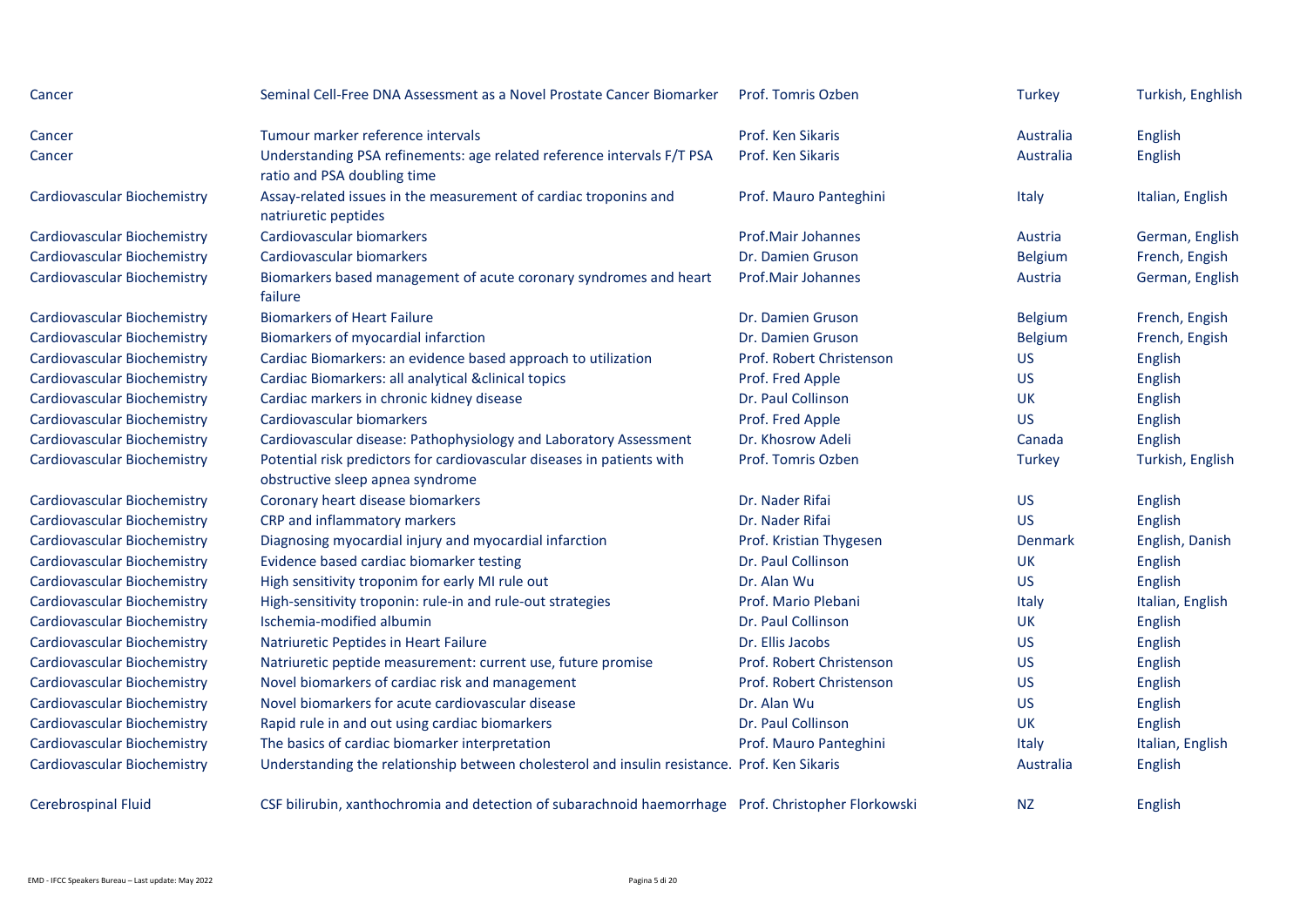| Cerebrospinal Fluid                                           | Cerebrospinal fluid                                                                                                                                | Prof. Sergio Bernardini        | Italy           | Italian, English,<br>French |
|---------------------------------------------------------------|----------------------------------------------------------------------------------------------------------------------------------------------------|--------------------------------|-----------------|-----------------------------|
| Cerebrospinal Fluid                                           | Cerebrospinal fluid and infections diseases                                                                                                        | <b>MsC Carmen Melchor</b>      | Mexico          | Spanish                     |
| <b>Chronic Kidney Disease</b>                                 | Diagnostic proteomic markers to detect kidney diseases                                                                                             | Prof. Tomris Ozben             | <b>Turkey</b>   | Turkish, English            |
| <b>Chronic Kidney Disease</b>                                 | Estimating glomerular filtration rate from serum creatinine measurements: Prof. Mauro Panteghini<br>analytical issues and standardisation programs |                                | Italy           | Italian, English            |
| <b>Chronic Kidney Disease</b>                                 | Urinary proteomics in biomarker discovery of kidney-related disorders:<br>diabetic nephropathy and drug-induced nephrotoxicity                     | Prof. Tomris Ozben             | <b>Turkey</b>   | Turkish, English            |
| <b>Chronic Kidney Disease</b>                                 | Protein carbamylation and carbamylation derived<br>products as biomarkers                                                                          | Prof. Philippe Gillery         | <b>FR</b>       | French, English             |
| <b>Clinical Usefulness of Analytes</b>                        | Clinical utility to laboratory reports                                                                                                             | Dr. Wytze Oosterhuis           | The Netherlands | Dutch, English              |
| <b>Clinical Usefulness of Analytes</b>                        | Coenzyme Q10 - evidence base for a clinically useful analyte                                                                                       | Prof. Christopher Florkowski   | <b>NZ</b>       | English                     |
| <b>Clinical Usefulness of Analytes</b>                        | C.difficile and Antimicrobial Stewardship                                                                                                          | Dr. Ellis Jacobs               | <b>US</b>       | English                     |
| <b>Clinical Usefulness of Analytes</b>                        | Hepatopathies in patients with dengue                                                                                                              | <b>Prof. Montserrat Blanes</b> | Paraguay        | Spanish                     |
| <b>Clinical Usefulness of Analytes</b>                        | Hemostasia, platelets function                                                                                                                     | <b>Bioq Eduardo Aranda</b>     | Chile           | Spanish                     |
| <b>Clinical Usefulness of Analytes</b>                        | Is this assay clinically useful - the paradigm of natriuretic peptides                                                                             | Prof. Christopher Florkowski   | <b>NZ</b>       | English                     |
| <b>Clinical Usefulness of Analytes</b>                        | Iron Metabolism                                                                                                                                    | Dr. Herbert Stekel             | Austria         | German, English             |
| <b>Clinical Usefulness of Analytes</b>                        | Public Health & Hospital Administration, Sciences Communication,<br><b>Antimicrobial Resistance</b>                                                | Dr Juana Ortellado de Canese   | Paraguay        | Spanish, English            |
| <b>Clinical Usefulness of Analytes</b>                        | Value and Impact of Laboratory Medicine in Healthcare                                                                                              | Dr. Khosrow Adeli              | Canada          | English                     |
| <b>Clinical Usefulness of Analytes</b>                        | Value and Impact of Laboratory Medicine for human health                                                                                           | Prof. Maurizio Ferrari         | Italy           | Italian, English            |
| <b>Clinical Usefulness of Analytes</b>                        | Value and Impact of molecular testing                                                                                                              | Prof. Maurizio Ferrari         | Italy           | Italian, English            |
| <b>Clinical Usefulness of Analytes</b>                        | Why Knowing Now Matters in the ED                                                                                                                  | Dr. Ellis Jacobs               | <b>US</b>       | English                     |
| <b>Clinical Usefulness of Analytes</b>                        | Zica Virus update in Latin America                                                                                                                 | Prof. Montserrat Blanes        | Paraguay        | Spanish                     |
| Covid-19                                                      | Biomarkers associate with COVID 19 desease progression                                                                                             | Prof. Tomris Ozben             | <b>Turkey</b>   | English                     |
| Covid-19                                                      | Molecular, Biochemical and Serological Testing of COVID-19                                                                                         | Dr. Khosrow Adeli              | Canada          | English                     |
| Covid-19                                                      | Pathophysiology of COVID-19 and Mechanisms Underlying Progression to<br>Death                                                                      | Dr. Khosrow Adeli              | Canada          | English                     |
| Cytokines                                                     | Cybernetics of cytokines and chemokines: pathophysiology and clinical<br>applications                                                              | Prof. Christopher Lam          | Hong Kong       | English                     |
| Cytokines                                                     | Leptin and adiponectin in insulin resistance                                                                                                       | Prof. Edgard Delvin            | Canada          | French, English             |
| Cytokines                                                     | Physiology and Laboratory Assessment of Cytokines and Chemokines                                                                                   | Dr. Khosrow Adeli              | Canada          | English                     |
| Diabetes, Insulin Resistance and<br><b>Metabolic Syndrome</b> | Controversies in thyroid hormones                                                                                                                  | <b>Prof. Montserrat Blanes</b> | Paraguay        | Spanish                     |
| Diabetes, Insulin Resistance and<br><b>Metabolic Syndrome</b> | IFCC recommendation on reporting results for blood glucose & sources of Dr. Ellis Jacobs<br>error in glucose POCT                                  |                                | <b>US</b>       | English                     |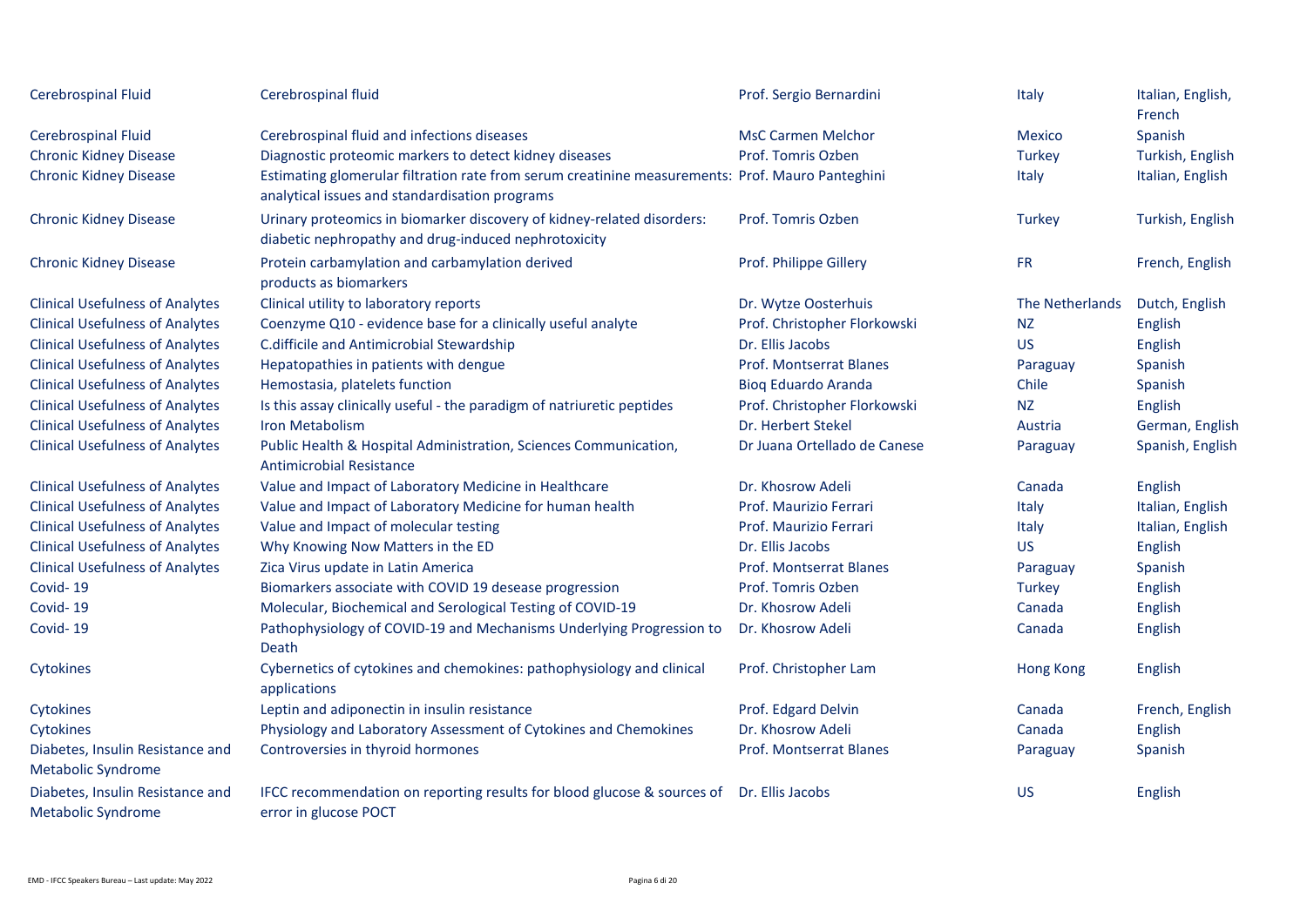| Diabetes, Insulin Resistance and<br><b>Metabolic Syndrome</b> | Diabesity: metabolic and genetic characteristics related-Lipids                            | Dr. Julio Lara                 | <b>Mexico</b>  | Spanisch                               |
|---------------------------------------------------------------|--------------------------------------------------------------------------------------------|--------------------------------|----------------|----------------------------------------|
| Diabetes, Insulin Resistance and<br><b>Metabolic Syndrome</b> | Diabetes mellitus (markers, HbA1c, advanced glycation end products)                        | Prof. Philippe Gillery         | France         | English                                |
| Diabetes, Insulin Resistance and<br><b>Metabolic Syndrome</b> | Diabetes and the role of the Laboratory                                                    | Dr. Herbert Stekel             | Austria        | German, English                        |
| Diabetes, Insulin Resistance and<br><b>Metabolic Syndrome</b> | Diabetes is an Intestinal Disease: Reversal of Diabetes by Bariatric Surgery               | Dr. Khosrow Adeli              | Canada         | English                                |
| Diabetes, Insulin Resistance and<br><b>Metabolic Syndrome</b> | Diabetes Management of the Point of Care                                                   | Dr. Ellis Jacobs               | <b>US</b>      | English                                |
| Diabetes, Insulin Resistance and<br><b>Metabolic Syndrome</b> | Diabetes: testing and autoantibodies                                                       | Dr. Damien Gruson              | <b>Belgium</b> | French, English                        |
| Diabetes, Insulin Resistance and<br><b>Metabolic Syndrome</b> | eAG and the correlation of HbA1c and glucose                                               | Prof. Ken Sikaris              | Australia      | English                                |
| Diabetes, Insulin Resistance and<br><b>Metabolic Syndrome</b> | HbA1c for screening and diagnosis of diabetes                                              | Prof. Ken Sikaris              | Australia      | English                                |
| Diabetes, Insulin Resistance and<br><b>Metabolic Syndrome</b> | Insuline resistance Type 2 Diabetes                                                        | Dr Miguel Cruz                 | Mexico         | Spanish, English                       |
| Diabetes, Insulin Resistance and<br><b>Metabolic Syndrome</b> | Laboratory assessment of insulin resistance                                                | Dr. Khosrow Adeli              | Canada         | English                                |
| Diabetes, Insulin Resistance and<br><b>Metabolic Syndrome</b> | Leptin and adiponectin in insulin resistance                                               | Prof. Edgard Delvin            | Canada         | French, English                        |
| Diabetes, Insulin Resistance and<br><b>Metabolic Syndrome</b> | Metabolic syndrome in adolescent children and adults                                       | <b>Prof. Montserrat Blanes</b> | Paraguay       | Spanish, English                       |
| Diabetes, Insulin Resistance and<br><b>Metabolic Syndrome</b> | Pediatric obesity, prediabetes and metabolic syndrome                                      | Dr. Khosrow Adeli              | Canada         | English                                |
| Diabetes, Insulin Resistance and<br><b>Metabolic Syndrome</b> | Pathophysiology of diabetic dyslipidemia                                                   | Dr. Julio Lara                 | <b>Mexico</b>  | Spanish                                |
| Diabetes, Insulin Resistance and<br><b>Metabolic Syndrome</b> | POC testing for monitoring and diagnosing diabetes mellitus                                | Prof. Sverre Sandberg          | Norway         | Norwegian, Danish,<br>Swedish, English |
| Diabetes, Insulin Resistance and<br><b>Metabolic Syndrome</b> | Post-translational modification of proteins (glycation - glycoxidation -<br>carbamylation) | Prof. Philippe Gillery         | France         | French, English                        |
| Diabetes, Insulin Resistance and<br><b>Metabolic Syndrome</b> | Post-prandial Dyslipidemia in Obesity & Insulin Resistance                                 | Dr. Khosrow Adeli              | Canada         | English                                |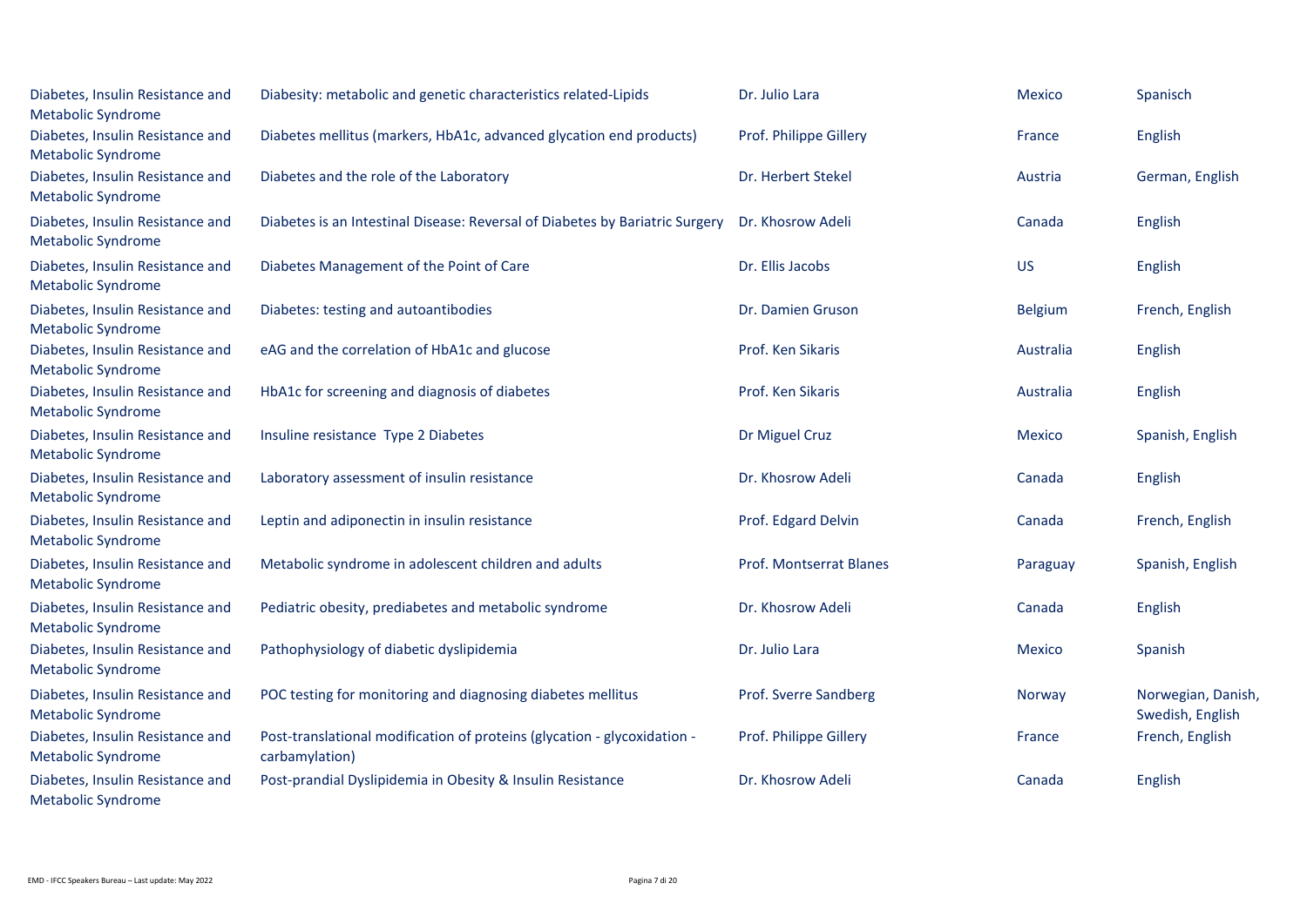| Diabetes, Insulin Resistance and<br><b>Metabolic Syndrome</b> | Self-monitoring of blood glucose                                                          | Prof. Sverre Sandberg         | Norway         | Norwegian, Danish,<br>Swedish, English |
|---------------------------------------------------------------|-------------------------------------------------------------------------------------------|-------------------------------|----------------|----------------------------------------|
| Diabetes, Insulin Resistance and<br><b>Metabolic Syndrome</b> | Small dense Low-Density Lipoprotein as Biomarker for Atherosclerotic<br><b>Diseases</b>   | Dr. Julio Lara                | <b>Mexico</b>  | Spanish                                |
| Diabetes, Insulin Resistance and<br><b>Metabolic Syndrome</b> | The metabolic syndrome in youth and polymorphic genes                                     | Prof. Edgard Delvin           | Canada         | French, English                        |
| <b>Education and communication</b>                            | Online education                                                                          | Dr. Eduardo Freggiaro         | Argentina      | Spanish, English                       |
| <b>Education and communication</b>                            | IT and new technologies of information and communication                                  | Dr. Eduardo Freggiaro         | Argentina      | Spanish, English                       |
| <b>Emerging technologies</b>                                  | A new era of Communication in Medical Diagnostics & Clinical Laboratory<br>Medicine       | Dr. Khosrow Adeli             | Canada         | English                                |
| <b>Emerging technologies</b>                                  | Artificial intelligence                                                                   | Dr. Bernard Gouget            | France         | French, English                        |
| <b>Emerging technologies</b>                                  | Big data                                                                                  | Dr. Bernard Gouget            | <b>France</b>  | French, English                        |
| <b>Emerging technologies</b>                                  | E-health                                                                                  | Dr. Bernard Gouget            | <b>France</b>  | French, English                        |
| <b>Emerging technologies</b>                                  | Electronic Apps and Medical Diagnostics Data Management                                   | Dr. Khosrow Adeli             | Canada         | English                                |
| <b>Emerging technologies</b>                                  | Emerging technologies and chronic diseases                                                | Dr. Damien Gruson             | <b>Belgium</b> | French, English                        |
| <b>Emerging technologies</b>                                  | Mobile health                                                                             | Dr. Bernard Gouget            | France         | French, English                        |
| <b>Emerging technologies</b>                                  | Mobile health and digitalization                                                          | Dr. Damien Gruson             | <b>Belgium</b> | French, English                        |
| <b>Emerging technologies</b>                                  | <b>Single Cell and Multiomics</b>                                                         | Prof. Paolo Fortina           | US             | Italian, English                       |
| <b>Emerging technologies</b>                                  | Technological advances in Laboratory Medicine: Predicting the Lab of the<br><b>Future</b> | Dr. Khosrow Adeli             | Canada         | English                                |
| <b>Ethics</b>                                                 | <b>Bioetichs in Lab Med</b>                                                               | Dr. Bernard Gouget            | <b>France</b>  | French, English                        |
| <b>Ethics</b>                                                 | <b>Ethics</b>                                                                             | Prof. Nilda Fink              | Argentina      | Spanish, English                       |
| <b>Ethics</b>                                                 | <b>Ethics and AI</b>                                                                      | Dr. Bernard Gouget            | <b>France</b>  | French, English                        |
| <b>Ethics</b>                                                 | Ethics and medically assisted reproduction                                                | Dr. Bernard Gouget            | <b>France</b>  | French, English                        |
| <b>Ethics</b>                                                 | Ethics and regulations                                                                    | Dr. Bernard Gouget            | <b>France</b>  | French, English                        |
| <b>Ethics</b>                                                 | Ethics in laboratory medicine                                                             | Prof. Mario Plebani           | Italy          | Italian, English                       |
| <b>Evidence-Based Laboratory</b>                              | <b>Evaluation of new biomarkers</b>                                                       | Prof. Andrea Rita Horvath     | Australia      | Hungarian, English                     |
| Medicine                                                      |                                                                                           |                               |                |                                        |
| <b>Evidence-Based Laboratory</b>                              | Evidence-based guidelines in laboratory medicine                                          | Prof. Andrea Rita Horvath     | Australia      | Hungarian, English                     |
| <b>Medicine</b>                                               |                                                                                           |                               |                |                                        |
| <b>Evidence-Based Laboratory</b>                              | Evidence-based guidelines in laboratory medicine                                          | <b>Bioq Hernan Fares-Taie</b> | Argentina      | Spanish, English                       |
| Medicine                                                      |                                                                                           |                               |                |                                        |
| <b>Evidence-Based Laboratory</b><br>Medicine                  | Evidence in action - using evidence in practice                                           | Prof. Andrea Rita Horvath     | Australia      | Hungarian, English                     |
| <b>Evidence-Based Laboratory</b><br><b>Medicine</b>           | Evidence-Based Laboratory Medicine on clinical usefulness of laboratory<br>tests          | Dr. Hernan Fares-Taie         | Argentina      | Spanish, English                       |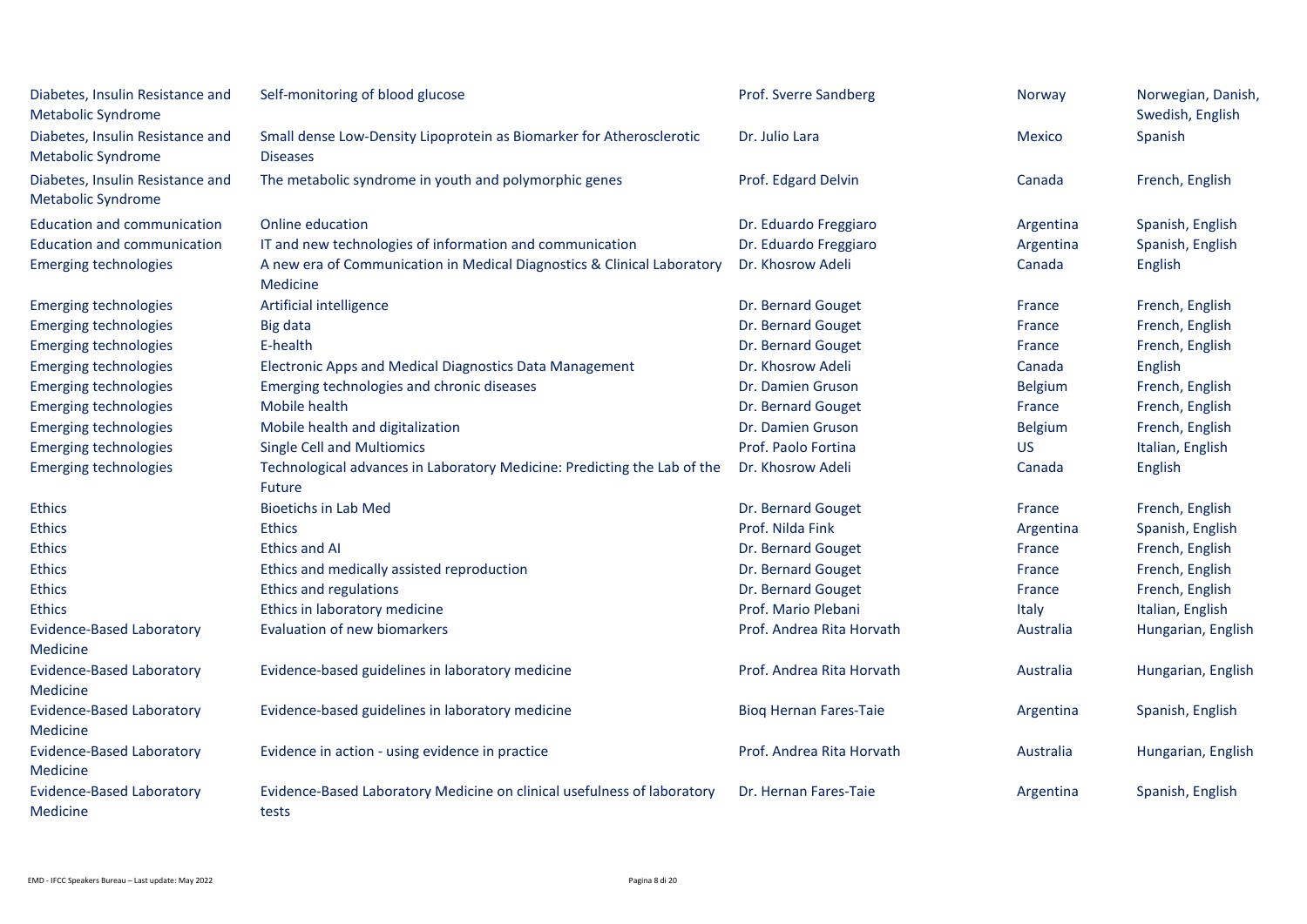| <b>Evidence-Based Laboratory</b><br>Medicine        | Evidence-Based Laboratory Medicine: one to four day workshop      | Prof. Robert Christenson       | <b>US</b>     | English                                |
|-----------------------------------------------------|-------------------------------------------------------------------|--------------------------------|---------------|----------------------------------------|
| <b>Evidence-Based Laboratory</b><br>Medicine        | Evidence-Based Laboratory Medicine: practical examples of benefit | Prof. Robert Christenson       | <b>US</b>     | English                                |
| <b>Evidence-Based Laboratory</b><br><b>Medicine</b> | Evidence-Based Laboratory Medicine: principles and promise        | Prof. Robert Christenson       | <b>US</b>     | English                                |
| <b>Evidence-Based Laboratory</b><br>Medicine        | Evidence-based monitoring                                         | Prof. Andrea Rita Horvath      | Australia     | Hungarian, English                     |
| <b>Evidence-Based Laboratory</b><br>Medicine        | Harmonization of critical risk result management                  | Prof. Andrea Rita Horvath      | Australia     | Hungarian, English                     |
| <b>Evidence-Based Laboratory</b><br>Medicine        | How to design alert lists of critical risk results                | Prof. Andrea Rita Horvath      | Australia     | Hungarian, English                     |
| <b>Evidence-Based Laboratory</b><br>Medicine        | How to (re)define disease definitions using laboratory tests      | Prof. Andrea Rita Horvath      | Australia     | Hungarian, English                     |
| <b>Evidence-Based Laboratory</b><br>Medicine        | Introduction to Evidence-Based Laboratory Medicine                | Prof. Andrea Rita Horvath      | Australia     | Hungarian, English                     |
| <b>Evidence-Based Laboratory</b><br>Medicine        | Introduction to Evidence-Based Laboratory Medicine                | Prof. Sverre Sandberg          | Norway        | Norwegian, Danish,<br>Swedish, English |
| <b>Evidence-Based Laboratory</b><br>Medicine        | Management of critical risk result communications                 | Prof. Andrea Rita Horvath      | Australia     | Hungarian, English                     |
| <b>Evidence-Based Laboratory</b><br>Medicine        | Evidence-based Medicine and Point of Care Testing                 | Dr. Ellis Jacobs               | <b>US</b>     | English                                |
| <b>Evidence-Based Laboratory</b><br>Medicine        | Outcome-based performance specifications for laboratory tests     | Prof. Andrea Rita Horvath      | Australia     | Hungarian, English                     |
| <b>Evidence-Based Laboratory</b><br><b>Medicine</b> | Overdiagnosis and overdetection in laboratory medicine            | Prof. Andrea Rita Horvath      | Australia     | Hungarian, English                     |
| <b>Evidence-Based Laboratory</b><br>Medicine        | Study design and quality of evidence for diagnostic tests         | Prof. Andrea Rita Horvath      | Australia     | Hungarian, English                     |
| <b>External Quality Assessment</b>                  | EQA/PT                                                            | Bact. Andreas Rothstein        | Colombia      | Spanish, English                       |
| <b>External Quality Assessment</b>                  | EQA/PT                                                            | <b>Bioq Manuel Morejon</b>     | Cuba          | Spanish, English                       |
| <b>External Quality Assessment</b>                  | EQA/PT                                                            | Q Daniel Razo                  | <b>Mexico</b> | Spanish                                |
| <b>External Quality Assessment</b>                  | EQA/PT                                                            | Dr. Juan Manuel Vargas-Morales | <b>Mexico</b> | Spanish                                |
| <b>External Quality Assessment</b>                  | EQA/PT                                                            | Dr. Alba Marina Garcia         | Guatemala     | Spanish                                |
| <b>External Quality Assessment</b>                  | <b>External Quality Assessment in molecular diagnostics</b>       | Prof. Maurizio Ferrari         | Italy         | Italian, English                       |
| <b>External Quality Assessment</b>                  | How to set performance specifications for EQA                     | Prof. Sverre Sandberg          | Norway        | Norwegian, Danish,<br>Swedish, English |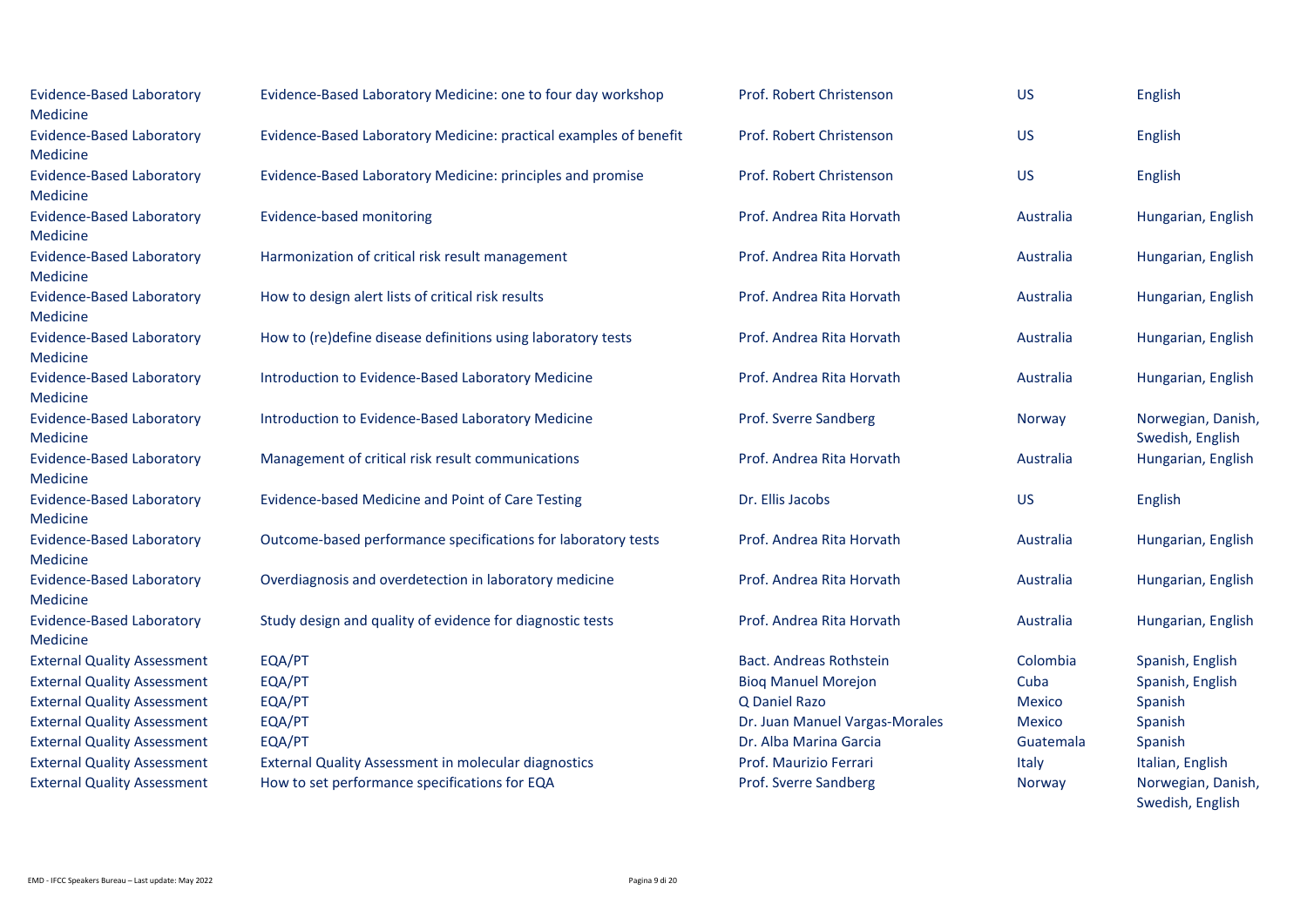| <b>External Quality Assessment</b> | How to perform EQA/PT for POC instruments                                                                                                                           | Prof. Sverre Sandberg       | Norway          | Norwegian, Danish,<br>Swedish, English |
|------------------------------------|---------------------------------------------------------------------------------------------------------------------------------------------------------------------|-----------------------------|-----------------|----------------------------------------|
| <b>External Quality Assessment</b> | Value of Internal and External QC in POCT                                                                                                                           | Dr. Ellis Jacobs            | <b>US</b>       | English                                |
| <b>External Quality Assessment</b> | Why commutability matters in EQA/PT                                                                                                                                 | Prof. Sverre Sandberg       | Norway          | Norwegian, Danish,<br>Swedish, English |
| HbA1c                              | Biochemistry, Hemoglobin Variants, Analytical Methods, Standardisation,<br>EQA/PT programmes, IFCC model for Quality targets for monitoring-<br>diagnosis-screening | Dr. Cas Weykamp             | The Netherlands | English                                |
| HbA1c                              | Biochemistry, Hemoglobin Variants, Analytical Methods, Standardisation,<br>EQA/PT programmes, IFCC model for Quality targets for monitoring-<br>diagnosis-screening | MSc Eduardo Rojano          | <b>Mexico</b>   | Spanish                                |
| HbA1c                              | HbA1c                                                                                                                                                               | MSc Eduardo Rojano          | <b>Mexico</b>   | Spanish                                |
| HbA1c                              | HbA1c: Analytical performance of the new enzymatic and immunoassay<br>systems                                                                                       | Dr. Khosrow Adeli           | Canada          | English                                |
| HbA1c                              | HbA1c for screening and diagnosis of diabetes                                                                                                                       | Prof. Ken Sikaris           | Australia       | English                                |
| HbA1c                              | HbA1c in clinical practice                                                                                                                                          | Prof. Philippe Gillery      | France          | French, English                        |
| HbA1c                              | Hemoglobin HbA1c                                                                                                                                                    | Dr. Veronica Luzzi          | <b>US</b>       | Spanish, English                       |
| HbA1c                              | Pathophysiology of Diabetes and HbA1c Monitoring                                                                                                                    | Dr. Khosrow Adeli           | Canada          | English                                |
| HbA1c                              | POC testing for HbA1c                                                                                                                                               | Prof. Sverre Sandberg       | <b>Norway</b>   | Norwegian, Danish,<br>Swedish, English |
| Hypertension                       | Hypertension and the renin-aldosterone axis                                                                                                                         | <b>Dr.Damien Gruson</b>     | <b>Belgium</b>  | French, English                        |
| Immunochemistry                    | Immunochemistry                                                                                                                                                     | Prof. Sergio Bernardini     | Italy           | Italian, English,<br>French            |
| Immunochemistry                    | Interferences with immunoassays                                                                                                                                     | Dr. Damien Gruson           | <b>Belgium</b>  | French, English                        |
| Immunochemistry                    | Interferences in Clinical Chemistry and Immunochemistry Assays                                                                                                      | <b>MD Jose Jara Aguirre</b> | Peru            | Spanish, English                       |
| Immunochemistry                    | A practical investigation approach for detecting and solving the most<br>common interferences in Clinical Chemistry and Immunochemistry Assays                      | <b>MD Jose Jara Aguirre</b> | Peru            | Spanish, English                       |
| Immunochemistry                    | Biotin and Immunoassays: The Good, The Bad and the Ugly                                                                                                             | Dr. Ellis Jacobs            | <b>US</b>       | English                                |
| In Vitro Fertilisation             | Examination and Processing of Human Semen                                                                                                                           | Dr Consuelo Valencia        | Ecuador         | Spanish, English                       |
| <b>Laboratory Management</b>       | Appropriateness in test request and result interpretation                                                                                                           | Prof. Mario Plebani         | Italy           | English, Italian                       |
| <b>Laboratory Management</b>       | Architecture                                                                                                                                                        | Dr. Bernard Gouget          | France          | French, English                        |
| <b>Laboratory Management</b>       | Autoverification of laboratory data                                                                                                                                 | Dr. Ed Randell              | Canada          | English                                |
| <b>Laboratory Management</b>       | Basic problem solving in laboratory management                                                                                                                      | Prof. Sedef Yenice          | <b>Turkey</b>   | Turkish, English                       |
| <b>Laboratory Management</b>       | <b>Biological variation</b>                                                                                                                                         | Dr. Alan Wu                 | <b>US</b>       | English                                |
| <b>Laboratory Management</b>       | <b>Blood Bank</b>                                                                                                                                                   | <b>ME Jezabel Vite</b>      | <b>Mexico</b>   | Spanish                                |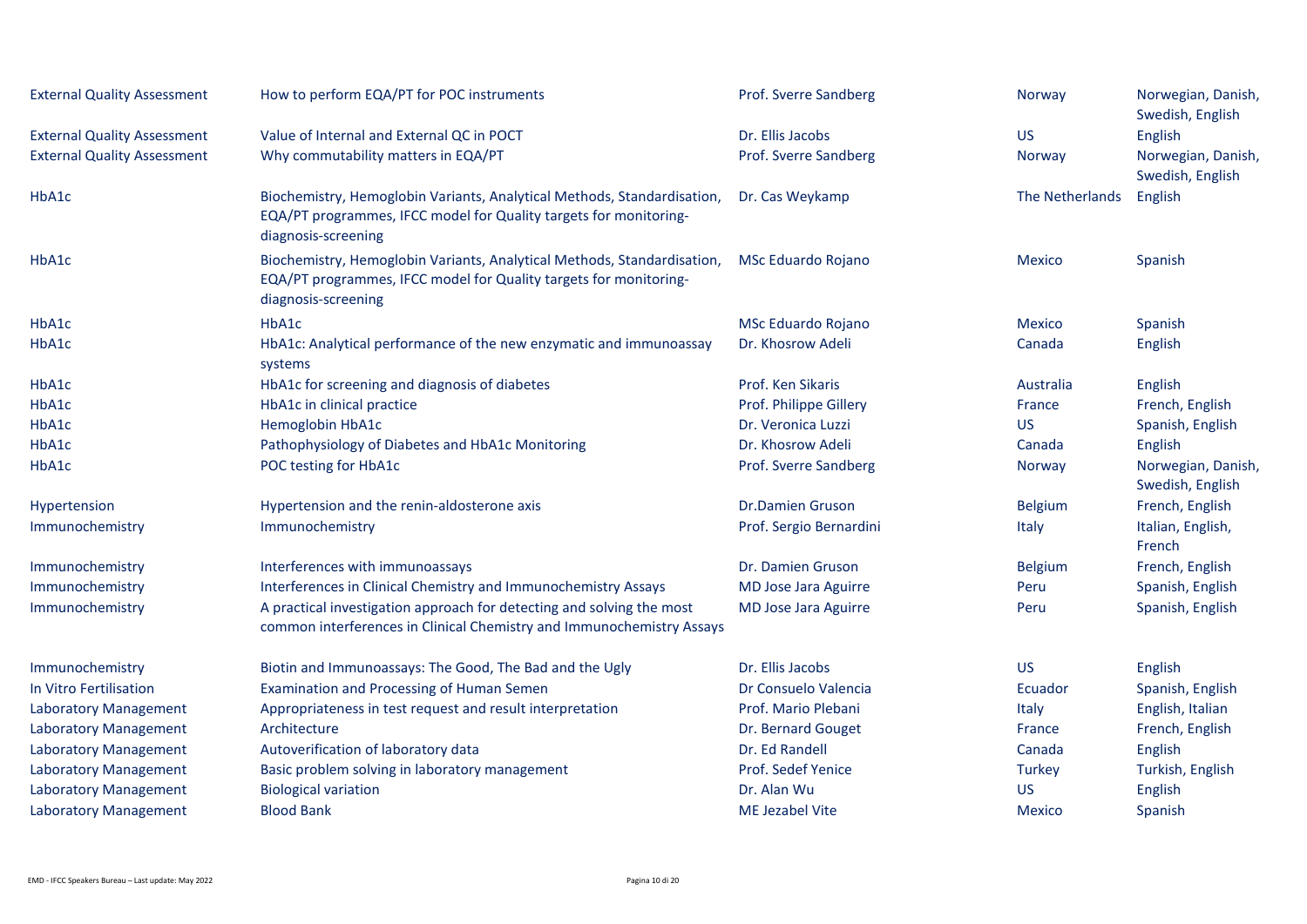| <b>Laboratory Management</b> | <b>Clinical Decision Support for test requesting</b>                               | Prof. Ken Sikaris              | Australia     | English                                  |
|------------------------------|------------------------------------------------------------------------------------|--------------------------------|---------------|------------------------------------------|
| <b>Ethics</b>                | <b>Ethics in Medical Research</b>                                                  | Prof. Montserrat Blanes        | Paraguay      | Spanish, English                         |
| <b>Laboratory Management</b> | <b>Clinical Decision Support for test requesting</b>                               | Prof. Montserrat Blanes        | Paraguay      | Spanish, English                         |
| <b>Laboratory Management</b> | Continuous process improvement                                                     | Dr.Ed Randell                  | Canada        | English                                  |
| <b>Laboratory Management</b> | Core Processes in the Laboratory                                                   | Dr. Herbert Stekel             | Austria       | German, English                          |
| <b>Laboratory Management</b> | Data mining as a laboratory management tool                                        | Prof. Ken Sikaris              | Australia     | English                                  |
| <b>Laboratory Management</b> | Developing laboratory leadership skills                                            | Dr. Ed Randell                 | Canada        | English                                  |
| <b>Laboratory Management</b> | Economy                                                                            | Dr. Bernard Gouget             | France        | French, English                          |
| <b>Laboratory Management</b> | Essential leadership management                                                    | Prof. Sedef Yenice             | Turkey        | Turkish, English                         |
| <b>Laboratory Management</b> | Extra analytical performance characteristics                                       | Prof. Mario Plebani            | Italy         | Italian, English                         |
| <b>Laboratory Management</b> | Generate value in diagnostic tests Laboratory impact on medical<br>decisions       | <b>Prof. Montserrat Blanes</b> | Paraguay      | Spanish, English                         |
| <b>Laboratory Management</b> | Guidelines for blood collection                                                    | Dr. Gabriel Lima-Oliveira      | <b>Brazil</b> | Portuguese, English,<br>Spanish, Italian |
| <b>Laboratory Management</b> | Guidelines to assess assays perfomances (CLSI)                                     | Dr. Laura Parnas               | Argentina     | Spanish, English                         |
| <b>Laboratory Management</b> | Guidelines to assess assays perfomances (CLSI)                                     | Dr. Veronica Luzzi             | <b>US</b>     | Spanish, English                         |
| <b>Laboratory Management</b> | How to imagine the future of laboratory medicine                                   | Prof. Maurizio Ferrari         | Italy         | Italian, English                         |
| <b>Laboratory Management</b> | How to set analytical performance specifications                                   | Prof. Sverre Sandberg          | Norway        | Norwegian, Danish,<br>Swedish, English   |
| <b>Laboratory Management</b> | Lab commercial networks                                                            | Dr. Bernard Gouget             | France        | French, English                          |
| <b>Laboratory Management</b> | Laboratory accreditation audits                                                    | Q. Victor Baltazar             | Mexico        | Spanish                                  |
| <b>Laboratory Management</b> | Laboratory automation system                                                       | Dr. Cristina Ures              | Uruguay       | Spanish                                  |
| Accreditation                | <b>Accreditation Medical Laboratory Management</b>                                 | <b>MSc. Patricia Hernandez</b> | <b>Mexico</b> | Spanish                                  |
| <b>Laboratory Management</b> | <b>Laboratory Management</b>                                                       | <b>MSc Patricia Hernandez</b>  | <b>Mexico</b> | Spanish                                  |
| <b>Laboratory Management</b> | <b>Laboratory Management</b>                                                       | <b>MT Leverton Ortiz</b>       | Chile         | Spanish                                  |
| <b>Laboratory Management</b> | Laboratory Management and Patient Satisfaction                                     | MSc. Rosario Vazquez           | <b>Mexico</b> | Spanish                                  |
| <b>Laboratory Management</b> | Laboratory Information Systems - The Basics                                        | Dr. Herbert Stekel             | Austria       | German, English                          |
| <b>Laboratory Management</b> | Laboratory Stewardship                                                             | Prof. Mario Plebani            | Italy         | Italian, English                         |
| <b>Laboratory Management</b> | Laboratory tests formularies                                                       | Dr. Ed Randell                 | Canada        | English                                  |
| <b>Laboratory Management</b> | <b>Learning Laboratory Processes</b>                                               | Prof. Paivi Laitinen           | Finland       | Finnish, English                         |
| <b>Laboratory Management</b> | Laboratory Management - Process Management - Quality policy and<br>Objectives      | <b>MT Leverton Ortiz</b>       | Chile         | Spanish                                  |
| <b>Laboratory Management</b> | Laboratory Management - Process Management - Quality policy and<br>Objectives area | Bioq. Roberto Carboni          | Chile         | Spanish                                  |
| <b>Laboratory Management</b> | Management of preanalytical phase                                                  | Dr. Gabriel Lima-Oliveira      | <b>Brazil</b> | Portuguese, English,<br>Spanish, Italian |
| <b>Laboratory Management</b> | Management of the cost of quality                                                  | Prof. Sedef Yenice             | Turkey        | Turkish, English                         |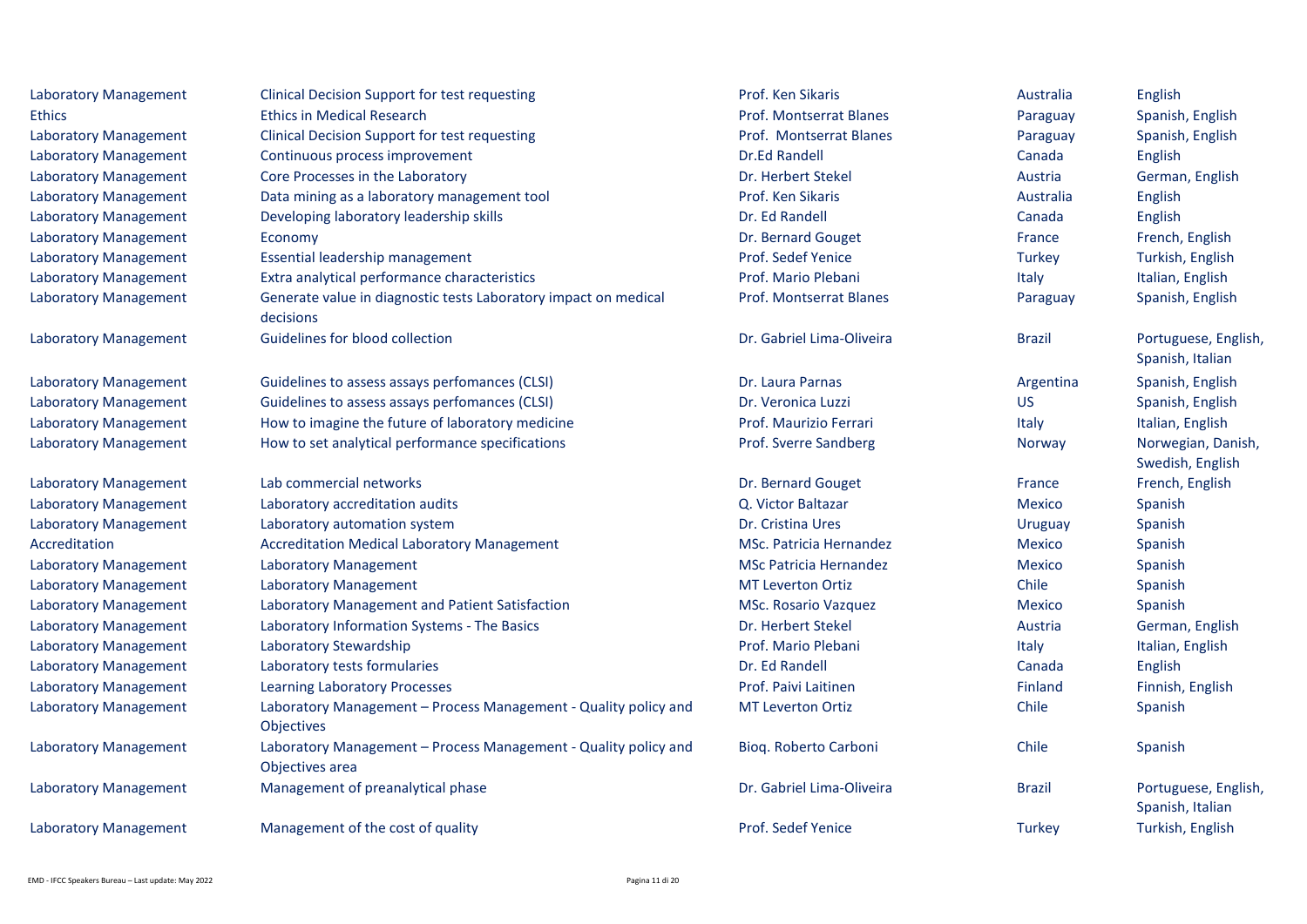| Laboratory Management        | Management of preanalytical phase                                                                   | <b>MT Leverton Ortiz</b>       | Chile         | Spanish          |
|------------------------------|-----------------------------------------------------------------------------------------------------|--------------------------------|---------------|------------------|
| <b>Laboratory Management</b> | Management of interference in clinical laboratory analysis                                          | Prof. Sedef Yenice             | <b>Turkey</b> | Turkish, English |
| <b>Laboratory Management</b> | <b>Measurement uncertainty</b>                                                                      | Dr. Herbert Stekel             | Austria       | German           |
| <b>Laboratory Management</b> | <b>Medical Laboratory Management</b>                                                                | <b>MSc Patricia Hernandez</b>  | <b>Mexico</b> | Spanish          |
| Laboratory Management        | Method comparison                                                                                   | Dr. Herbert Stekel             | Austria       | German           |
| <b>Laboratory Management</b> | <b>Method Evaluation</b>                                                                            | <b>MSc Patricia Hernandez</b>  | Mexico        | Spanish          |
| Laboratory Management        | Method Evaluation and Quality management                                                            | Q. Victor Baltazar             | <b>Mexico</b> | Spanish          |
| Laboratory Management        | Method Evaluation and Quality assurance                                                             | Q. Daniel Razo                 | <b>Mexico</b> | Spanish          |
| <b>Laboratory Management</b> | Method Evaluation and Quality management,<br>Lab Management                                         | Dr. Juan Manuel Vargas-Morales | Mexico        | Spanish          |
| Laboratory Management        | Method Evaluation, Total Quality Management plan, Guidelines to<br>assess assays perfomances (CLSI) | MD Jose Jara Aguirre           | Peru          | Spanish          |
| Laboratory Management        | <b>Outcome evaluation</b>                                                                           | Prof. Mario Plebani            | Italy         | Italian, English |
| Laboratory Management        | Patient safety                                                                                      | Prof. Montserrat Blanes        | Paraguay      | Spanish, English |
| <b>Laboratory Management</b> | Patient safety                                                                                      | <b>MT Leverton Ortiz</b>       | Chile         | Spanish          |
| <b>Laboratory Management</b> | <b>Planning Laboratory Automation</b>                                                               | Prof. Paivi Laitinen           | Finland       | Finnish, English |
| Laboratory Management        | Preanalytical variables for clinical laboratory tests                                               | Dr. Alan Wu                    | US.           | English          |
| <b>Laboratory Management</b> | <b>Preanalytic Errors</b>                                                                           | Dr. Herbert Stekel             | Austria       | German, English  |
| <b>Laboratory Management</b> | Professional exercise biochemical impact on<br>clinical management                                  | Prof. Montserrat Blanes        | Paraguay      | Spanish, English |
| Laboratory Management        | Project management                                                                                  | Prof. Sedef Yenice             | <b>Turkey</b> | Turkish, English |
| <b>Laboratory Management</b> | Project management                                                                                  | Dr. Ed Randell                 | Canada        | English          |
| Laboratory Management        | Promotion of clinical laboratory testing to the general public                                      | Dr. Alan Wu                    | <b>US</b>     | English          |
| Laboratory Management        | <b>Quality Indicators</b>                                                                           | Prof. Mario Plebani            | Italy         | Italian, English |
| <b>Laboratory Management</b> | <b>Quality indicators</b>                                                                           | Dr. Milena Monari              | Chile         | Spanish, English |
| Laboratory Management        | <b>Quality indicators</b>                                                                           | Dr. Rosa Sierra-Amor           | Mexico        | Spanish          |
| <b>Laboratory Management</b> | Quality issues in the laboratory                                                                    | Prof. Paivi Laitinen           | Finland       | Finnish, English |
| Laboratory Management        | Removal of antiquated clinical laboratory tests                                                     | Dr. Alan Wu                    | US.           | English          |
| Laboratory Management        | Small Dense Low-Density Lipoprotein as Biomarker for Atherosclerotic<br><b>Diseases</b>             | MD Jose Jara Aguirre           | Peru          | Spanish          |
| <b>Laboratory Management</b> | <b>Strategic planning</b>                                                                           | Dr. Ed Randell                 | Canada        | English          |
| <b>Laboratory Management</b> | <b>Strategic planning</b>                                                                           | Dr. Bernard Gouget             | France        | French, English  |
| Laboratory Management        | <b>Strategic planning</b>                                                                           | <b>MT Leverton Ortiz</b>       | Chile         | Spanish          |
| <b>Laboratory Management</b> | Technical problems influencing clinical interpretation                                              | Prof. Montserrat Blanes        | Paraguay      | Spanish, English |
| Laboratory Management        | Team management                                                                                     | Prof. Sedef Yenice             | <b>Turkey</b> | Turkish, English |
| Laboratory Management        | The future of molecular biology in the diagnostic laboratories                                      | Prof. Maurizio Ferrari         | Italy         | Italian, English |
| Laboratory Management        | <b>Quality indicators</b>                                                                           | <b>MT Leverton Ortiz</b>       | Chile         | Spanish          |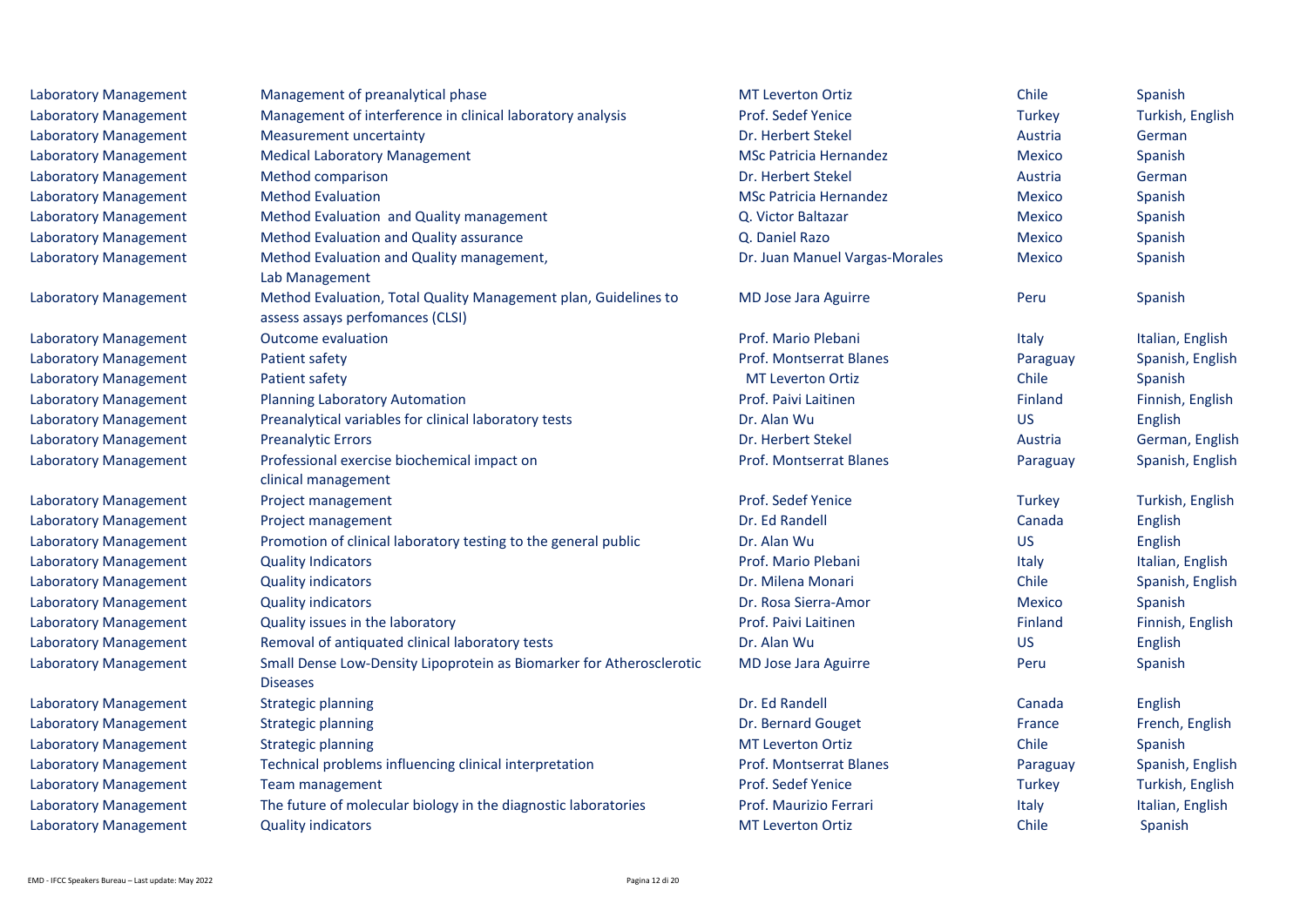| <b>Laboratory Management</b> | Quality management system set up                                                                    | Prof. Sedef Yenice               | <b>Turkey</b> | Turkish, English |
|------------------------------|-----------------------------------------------------------------------------------------------------|----------------------------------|---------------|------------------|
| <b>Laboratory Management</b> | Use of delta checks in medical laboratory                                                           | Prof. Sedef Yenice               | Turkey        | Turkish, English |
| <b>Laboratory Management</b> | Usefulness of External quality control / Proficiency testing                                        | Prof. Sverre Sandberg            | Norway        | Swedish, English |
| <b>Laboratory Management</b> | Usefulness and external quality control/PT                                                          | <b>MSc Ana Maria Piana</b>       | Uruguay       | Spanish          |
| <b>Laboratory Management</b> | Understanding extreme results and the definition<br>critical limits                                 | Prof. Ken Sikaris                | Australia     | English          |
| <b>Laboratory Management</b> | Utilization management of laboratory services                                                       | Dr. Ed Randell                   | Canada        | English          |
| Lipids                       | Intestinal lipid absorption and metabolism                                                          | Prof. Edgard Delvin              | Canada        | French, English  |
| Lipids                       | Intestinal lipid absorption and metabolism                                                          | Prof. Ian Young                  | <b>UK</b>     | English          |
| Lipids                       | Lipid Guidelines for Cardiovascular Risk Stratification: fasting<br>or non-fasting lipid profiles   | Dr. Khosrow Adeli                | Canada        | English          |
| Lipids                       | Lipid and Lipopoprotein Metabolism and Physiology                                                   | Dr. Khosrow Adeli                | Canada        | English          |
| Lipids                       | Lipids and lipoproteins                                                                             | Dr. Isela Parra                  | <b>Mexico</b> | Spanish          |
| Lipids                       | Lipid Lowering Therapies: Statins, Fibrates, and PCSK9 Inihibitors                                  | Dr. Khosrow Adeli                | Canada        | English          |
| Lipids                       | Measurements in lipoprotein subclasses                                                              | Dr. Veronica Luzzi               | <b>US</b>     | Spanish, English |
| Lipids                       | Neuroendocrine Regulation of Lipid and Lipoprotein Metabolism                                       | Dr. Khosrow Adeli                | Canada        | English          |
| Lipids                       | Role of drugs and lifestyle in the management of dyslipidaemia                                      | Prof. Ian Young                  | <b>UK</b>     | English          |
| <b>Mass Spectrometry</b>     | Clinical Mass Spectrometry: Applications in Drug Monitoring,<br><b>Endocrinology and Metabolism</b> | Dr. Khosrow Adeli                | Canada        | English          |
| <b>Mass Spectrometry</b>     | Mass spectrometry in the endocrinology laboratory                                                   | Dr. Steven Soldin                | <b>US</b>     | German, English  |
| <b>Mass Spectrometry</b>     | Mass spectrometry in the therapeutic drug monitoring (TDM)<br>laboratory                            | Dr. Steven Soldin                | <b>US</b>     | German, English  |
| <b>Mass Spectrometry</b>     | Mass spectrometry in the toxicology laboratory                                                      | Dr. Steven Soldin                | <b>US</b>     | German, English  |
| <b>Molecular Biology</b>     | Advanced molecular techniques for the diagnosis of Alzheimer<br>disease                             | Prof. Maurizio Ferrari           | Italy         | Italian, English |
| <b>Molecular Biology</b>     | <b>Expanding space for Next Generation Sequencing diagnostics</b><br>applications                   | Prof. Maurizio Ferrari           | Italy         | Italian, English |
| <b>Molecular Biology</b>     | From macro to nanotechnology: the future of laboratory<br>medicine                                  | Prof. Maurizio Ferrari           | Italy         | Italian, English |
| <b>Molecular Biology</b>     | Gene Editing and CRISPR Cas9                                                                        | Prof. Paolo Fortina              | <b>US</b>     | Italian, English |
| <b>Molecular Biology</b>     | Iron metabolism genes and molecular diagnostics                                                     | Prof. Maurizio Ferrari           | Italy         | Italian, English |
| <b>Molecular Biology</b>     | Liquid profiling: pre-analytical challenges                                                         | Prof. Maurizio Ferrari           | Italy         | Italian, English |
| <b>Molecular Biology</b>     | Molecular autopsy: utility for cardiac arrhythmias                                                  | Prof. Maurizio Ferrari           | Italy         | Italian, English |
| <b>Molecular Biology</b>     | Molecular Diagnostics & Point of Care Testing                                                       | Dr Ellis Jacobs                  | <b>US</b>     | English          |
| <b>Molecular Biology</b>     | Molecular Diagnostics, Molecular Genetics                                                           | Prof. Jose Francisco Muñoz-Valle | <b>Mexico</b> | Spanish, English |
| <b>Molecular Biology</b>     | <b>Molecular Diagnostics</b>                                                                        | Dr. Isela Parra                  | <b>Mexico</b> | Spanish          |
| <b>Molecular Biology</b>     | Molecular diagnostics and point of care testing                                                     | Prof. Maurizio Ferrari           | Italy         | Italian, English |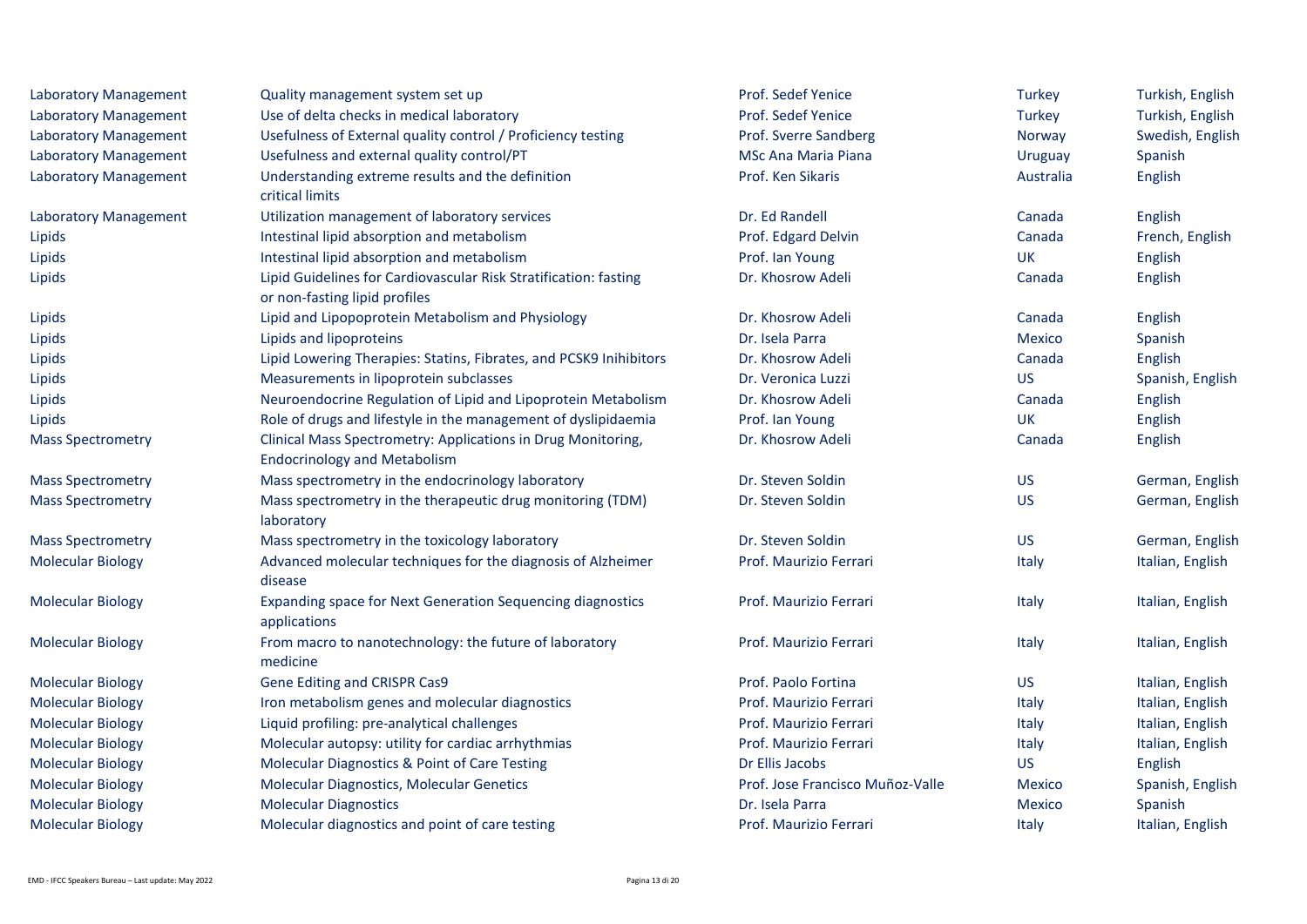| <b>Molecular Biology</b>          | New trends in molecular diagnostics                     | Prof. Maurizio Ferrari         | Italy           | Italian, English |
|-----------------------------------|---------------------------------------------------------|--------------------------------|-----------------|------------------|
| <b>Molecular Biology</b>          | NGS and beyond                                          | Prof. Maurizio Ferrari         | Italy           | Italian, English |
| <b>Molecular Biology</b>          | Non-invasive prenatal diagnosis by circulating nucleic  | Prof. Maurizio Ferrari         | Italy           | Italian, English |
|                                   | acid analysis                                           |                                |                 |                  |
| <b>Molecular Biology</b>          | Quality assurance and molecular diagnosis               | Prof. Maurizio                 | Italy           | Italian, English |
| <b>Molecular Biology</b>          | Utility of molecular testing in urology                 | Prof. Maurizio Ferrari         | Italy           | Italian, English |
| <b>Nutrition</b>                  | Data mining as a laboratory management tool             | Prof. Ken Sikaris              | Australia       | English          |
| Nutrition                         | <b>Microbiotic and Nutrition</b>                        | Dr Ana Burguete                | <b>Mexico</b>   | Spanish, English |
| <b>Nutrition</b>                  | Nutraceuticals - sources and benefits for human health  | Dr. Edgar Delvin               | Canada          | French, English  |
| Nutrition                         | <b>Nutrient Sensing Mechanisms via Taste Receptors:</b> | Dr. Khosrow Adeli              | Canada          | English          |
|                                   | Key Role in Control of Food Intake and Metabolism       |                                |                 |                  |
| <b>Nutrition</b>                  | Nutrition of the premature and term neonate             | Prof. Edgard Delvin            | Canada          | French, English  |
| Nutrition                         | The role of the laboratory in nutritional support       | Prof. Ian Young                | <b>UK</b>       | English          |
| <b>Nutrition</b>                  | The role of the laboratory in nutritional support       | Prof. Ian Young                | <b>UK</b>       | English          |
| Nutrition                         | Understanding vitamin B12 through measuring active B12  | <b>Prof Ken Sikaris</b>        | Australia       | English          |
| Obesity                           | The Obesity Epidemic: Understanding the cause,          | <b>Prof Ken Sikaris</b>        | Australia       | English          |
|                                   | impacts and cure                                        |                                |                 |                  |
| Obesity                           | <b>Obesity and Metabolic Syndrome</b>                   | Dr. Ana Burguete               | <b>Mexico</b>   | Spanish, English |
| Obesity                           | <b>Obesity and Metabolic Syndrome</b>                   | Dr. Miguel Cruz                | <b>Mexico</b>   | Spanish, English |
| Obesity                           | <b>Obesity and Metabolic Syndrome</b>                   | <b>Prof. Montserrat Blanes</b> | Paraguay        | Spanish, English |
| Obesity                           | Paediatric obesity and Metabolic Syndrome               | Dr. Khosrow Adeli              | Canada          | English          |
| Obesity                           | Paediatric Obesity and Metabolic Syndrome               | <b>Prof. Montserrat Blanes</b> | Paraguay        | Spanish, English |
| <b>Oxidative Stress</b>           | Antioxidants - diet or supplements?                     | Prof. Ian Young                | UK              | English          |
| <b>Oxidative Stress</b>           | Laboratory assessment of oxidative stress               | Prof. Ian Young                | <b>UK</b>       | English          |
| <b>Patient focused Laboratory</b> | Reporting to patients: patients as costumers            | Dr. Wytze Oosterhuis           | The Netherlands | Dutch, English   |
| <b>Medicine</b>                   |                                                         |                                |                 |                  |
| <b>Paediatric and Adolescent</b>  | Biochemical Genetics in Functional Diagnosis of Inborn  | Dr. Khosrow Adeli              | Canada          | English          |
| <b>Clinical Biochemistry</b>      | <b>Errors of Metabolism</b>                             |                                |                 |                  |
| Paediatric and Adolescent         | Childhood obesity, prediabetes and metabolic syndrome   | Dr. Khosrow Adeli              | Canada          | English          |
| <b>Clinical Biochemistry</b>      |                                                         |                                |                 |                  |
| Paediatric and Adolescent         | Childhood obesity, prediabetes and metabolic syndrome   | Dr. Juan Manuel Vargas-Morales | <b>Mexico</b>   | Spanish          |
| <b>Clinical Biochemistry</b>      |                                                         |                                |                 |                  |
| Paediatric and Adolescent         | Laboratorial manifestations in hyperandrogenism         | <b>Prof. Montserrat Blanes</b> | Paraguay        | Spanish, English |
| <b>Clinical Biochemistry</b>      | in pediatric                                            |                                |                 |                  |
|                                   | and adolescent                                          |                                |                 |                  |
| Paediatric and Adolescent         | <b>Neonatal Screening</b>                               | Prof Graciela Queiruga         | Uruguay         | Spanish          |
| <b>Clinical Biochemistry</b>      |                                                         |                                |                 |                  |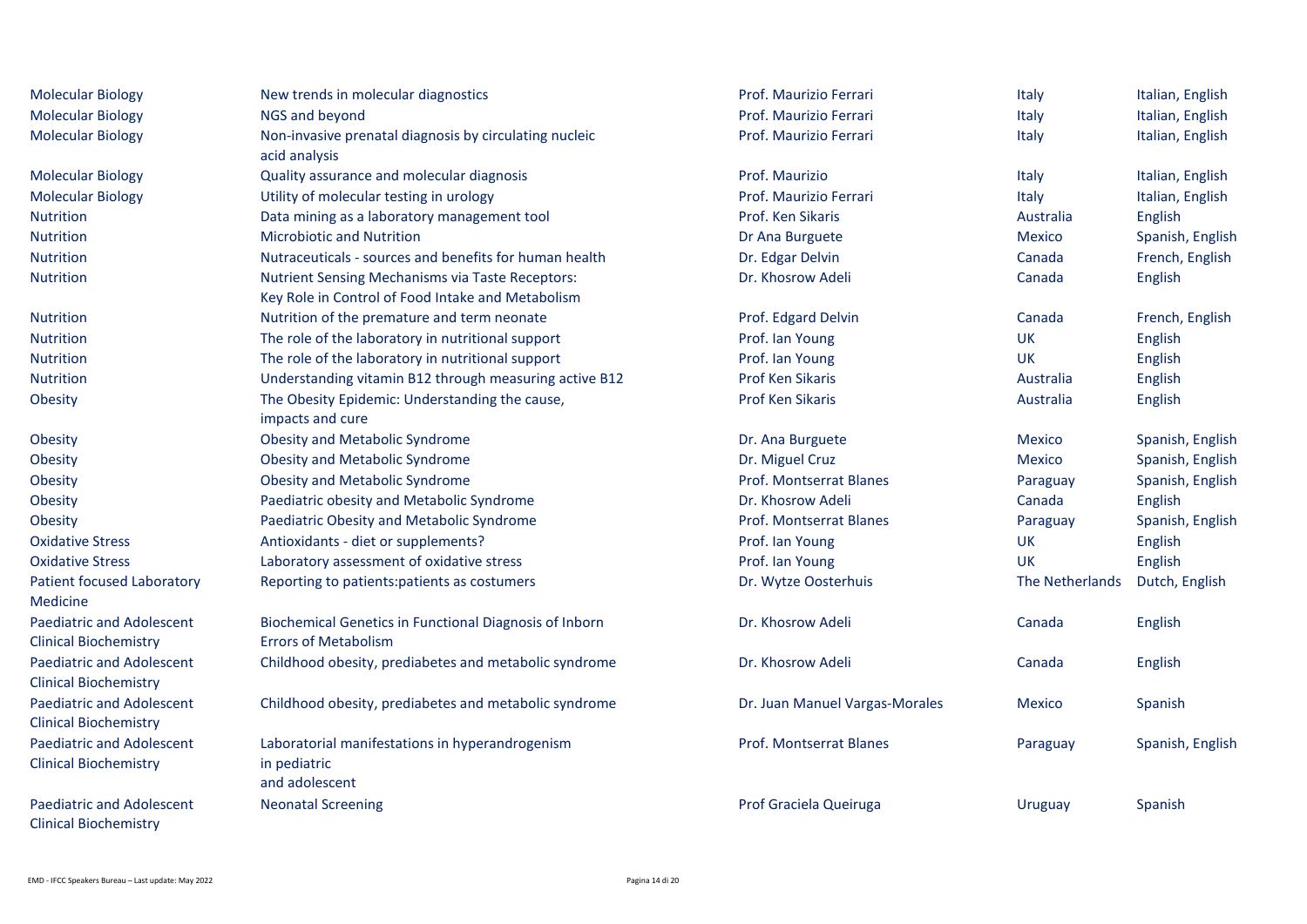| <b>Paediatric and Adolescent</b><br><b>Clinical Biochemistry</b> | <b>Neonatal Screening</b>                                                                                    | MSc Isabel Ibarra              | <b>Mexico</b>   | Spanish, English                       |
|------------------------------------------------------------------|--------------------------------------------------------------------------------------------------------------|--------------------------------|-----------------|----------------------------------------|
| <b>Paediatric and Adolescent</b><br><b>Clinical Biochemistry</b> | Inborn errors of metabolism                                                                                  | Prof Graciela Queiruga         | Uruguay         | Spanish                                |
| <b>Paediatric and Adolescent</b><br><b>Clinical Biochemistry</b> | Paediatric Laboratory Medicine: Unique Challenges                                                            | Dr. Khosrow Adeli              | Canada          | English                                |
| <b>Paediatric and Adolescent</b><br><b>Clinical Biochemistry</b> | Paediatric and adolescent clinical biochemistry:<br>Childhood obesity,<br>prediabetes and metabolic syndrome | Dr. Juan Manuel Vargas-Morales | <b>Mexico</b>   | Spanish                                |
| <b>Paediatric and Adolescent</b><br><b>Clinical Biochemistry</b> | Point of care testing in the paediatric setting                                                              | Dr. Khosrow Adeli              | Canada          | English                                |
| <b>Paediatric and Adolescent</b><br><b>Clinical Biochemistry</b> | State of the art for pharmacogenomics                                                                        | Dr. Alan Wu                    | <b>US</b>       | English                                |
| <b>Personalized Medicine</b>                                     | Technologies for personalized medicine                                                                       | Prof. Paolo Fortina            | <b>US</b>       | Italian, English                       |
| <b>Personalized Medicine</b>                                     | Data science enabling personalized medicine                                                                  | Prof. Maurizio Ferrari         | Italy           | Italian, English                       |
| <b>Personalized Medicine</b>                                     | Big data and ageing                                                                                          | Prof. Maurizio Ferrari         | Italy           | Italian, English                       |
| <b>Personalized Medicine</b>                                     | <b>Personalized Medicine</b>                                                                                 | Prof. Sergio Bernardini        | Italy           | Italian, English,<br>French            |
| Pharmacogenetics                                                 | Clinical implementation of pharmacogenetics                                                                  | Prof. Ron van Schaik           | The Netherlands | Dutch, English                         |
| Pharmacogenetics                                                 | Pharmacogenetics of cytochrome P450 enzymes                                                                  | Prof. Ron van Schaik           | The Netherlands | Dutch, English                         |
| Pharmacogenetics                                                 | Pharmacogenetics for solid organ transplantation<br>management                                               | Prof. Ron van Schaik           | The Netherlands | · Dutch, English                       |
| Pharmacogenetics                                                 | Pharmacogenetics of tamoxifen                                                                                | Prof. Ron van Schaik           | The Netherlands | Dutch, English                         |
| Pharmacogenetics                                                 | Pharmacogenetics in oncology                                                                                 | Prof. Ron van Schaik           | The Netherlands | Dutch, English                         |
| Pharmacogenetics                                                 | Pharmacogenetics and pain management                                                                         | Prof. Ron van Schaik           | The Netherlands | Dutch, English                         |
| Pharmacogenetics                                                 | Pharmacogenetics, the role of laboratory medicine                                                            | Prof. Maurizio Ferrari         | Italy           | Italian, English                       |
| <b>Point of Care Testing</b>                                     | Applicability of the CLSI EP23 Guide in POCT devices                                                         | Dr. Alba Cecilia Garzon        | Colombia        | Spanish                                |
| <b>Point of Care Testing</b>                                     | A quality improvement system for POC Testing                                                                 | Prof. Sverre Sandberg          | Norway          | Norwegian, Danish,<br>Swedish, English |
| <b>Point of Care Testing</b>                                     | Benefits and management of POCT                                                                              | Dr. Ellis Jacobs               | <b>US</b>       | English                                |
| <b>Point of Care Testing</b>                                     | Biosensors and the cloud                                                                                     | Dr. Bernard Gouget             | France          | French, English                        |
| <b>Point of Care Testing</b>                                     | C difficile and Antimicrobial Stewardship                                                                    | Dr Ellis Jacobs                | <b>US</b>       | English                                |
| <b>Point of Care Testing</b>                                     | Direct to consumer testing                                                                                   | Dr. Bernard Gouget             | France          | French, English                        |
| <b>Point of Care Testing</b>                                     | External quality assessment of POCT testing                                                                  | Prof. Sverre Sandberg          | Norway          | Norwegian, Danish,<br>Swedish, English |
| <b>Point of Care Testing</b>                                     | <b>Evidence Based Medicine and Point of Care Testing</b>                                                     | Dr. Ellis Jacobs               | <b>US</b>       | English                                |
| <b>Point of Care Testing</b>                                     | IFCC recommendation on reporting results for blood glucose                                                   | Dr. Ellis Jacobs               | <b>US</b>       | English                                |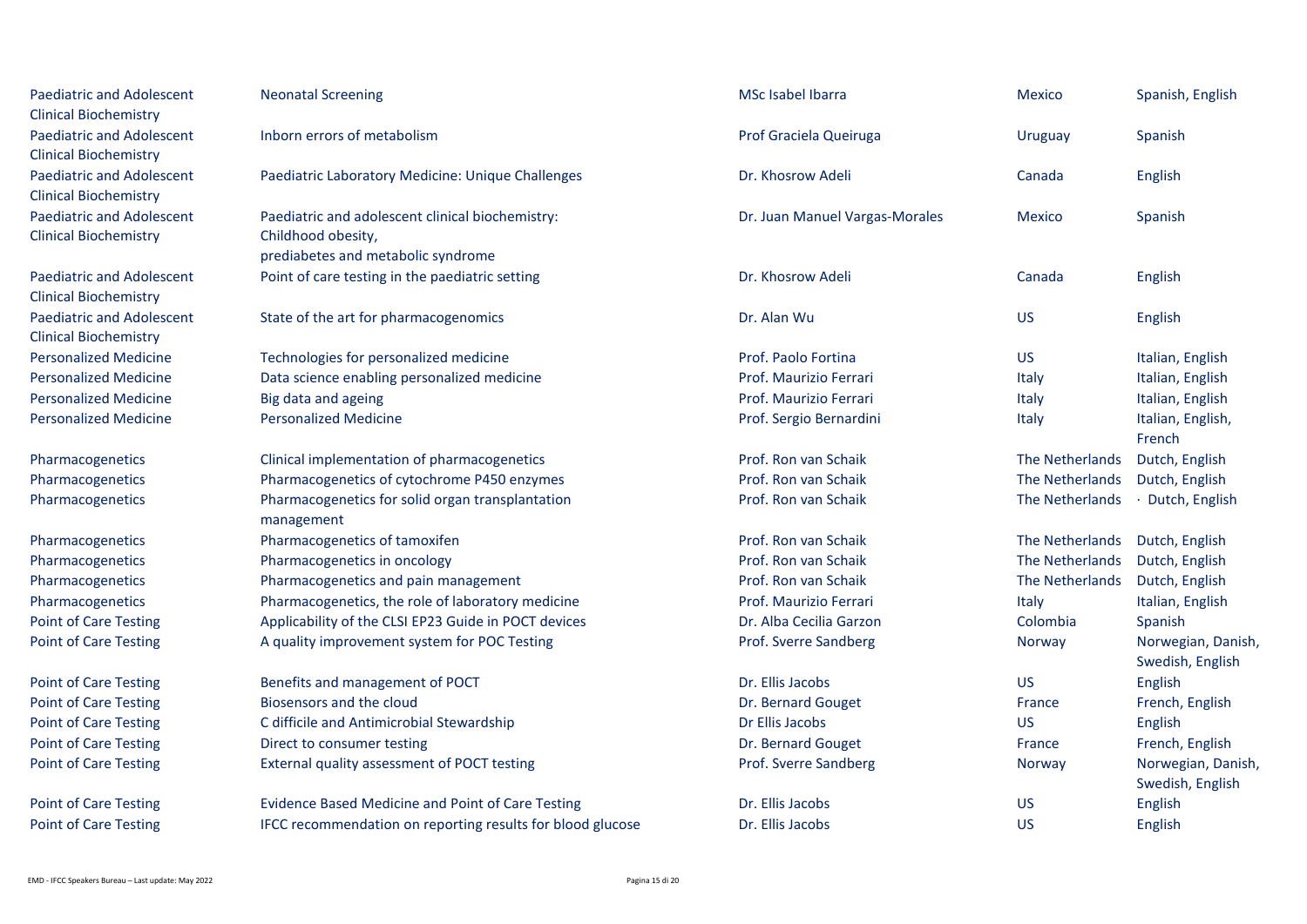| <b>Point of Care Testing</b> | Implementation of the SGC ISO 22870                                        | Dr. Alba Cecilia Garzon        | Colombia  | Spanish            |
|------------------------------|----------------------------------------------------------------------------|--------------------------------|-----------|--------------------|
| <b>Point of Care Testing</b> | ISO 22870 - POCT and responsibility of the laboratory                      | Dr. Herbert Stekel             | Austria   | German, English    |
| <b>Point of Care Testing</b> | Management & continuous quality improvement of point                       | Dr. Ellis Jacobs               | <b>US</b> | English            |
|                              | of care testing                                                            |                                |           |                    |
| <b>Point of Care Testing</b> | Management of the risk in Poct devices                                     | Dr. Alba Cecilia Garzon        | Colombia  | Spanish            |
| <b>Point of Care Testing</b> | Method verification on POCT devices                                        | Dr. Alba Cecilia Garzon        | Colombia  | Spanish            |
| <b>Point of Care Testing</b> | <b>Molecular Diagnostics &amp; Point of Care Testing</b>                   | Dr Ellis Jacobs                | <b>US</b> | English            |
| <b>Point of Care Testing</b> | <b>NBIC</b>                                                                | Dr. Bernard Gouget             | France    | French, English    |
| <b>Point of Care Testing</b> | New Technologies and devices                                               | Dr. Bernard Gouget             | France    | French, English    |
| <b>Point of Care Testing</b> | Non invasive and in vivo biosensors                                        | Dr. Bernard Gouget             | France    | French, English    |
| <b>Point of Care Testing</b> | Patient Safety: A quality System Approach to POCT QC/AQ                    | Dr Ellis Jacobs                | <b>US</b> | English            |
| <b>Point of Care Testing</b> | POCT external quality assurance programs                                   | Dr. Ellis Jacobs               | <b>US</b> | English            |
| <b>Point of Care Testing</b> | Point of care testing in the paediatric setting                            | Dr. Khosrow Adeli              | Canada    | English            |
| <b>Point of Care Testing</b> | Point of Care Testing: What is the evidence that patients                  | Prof. Robert Christenson       | <b>US</b> | English            |
|                              | benefit?                                                                   |                                |           |                    |
| <b>Point of Care Testing</b> | <b>Quality assurance</b>                                                   | Dr. Bernard Gouget             | France    | French, English    |
| <b>Point of Care Testing</b> | Quality assurance in POCT devices                                          | Dr. Alba Cecilia Garzon        | Colombia  | Spanish            |
| <b>Point of Care Testing</b> | Quality control of POC testing                                             | Prof. Sverre Sandberg          | Norway    | Norwegian, Danish, |
|                              |                                                                            |                                |           | Swedish, English   |
| <b>Point of Care Testing</b> | Self-monitoring of blood glucose                                           | Prof. Sverre Sandberg          | Norway    | Norwegian, Danish, |
|                              |                                                                            |                                |           | Swedish, English   |
| <b>Point of Care Testing</b> | Should performance specifications for POC testing be different             | Prof. Sverre Sandberg          | Norway    | Norwegian, Danish, |
|                              | from performance                                                           |                                |           | Swedish, English   |
| <b>Point of Care Testing</b> | Specifications on hospital laboratories                                    | Prof. Sverre Sandberg          | Norway    | Norwegian, Danish, |
|                              |                                                                            |                                |           | Swedish, English   |
| <b>Point of Care Testing</b> | Types & values of internal quality controls in POCT                        | Dr. Ellis Jacobs               | <b>US</b> | English            |
| <b>Point of Care Testing</b> | Types & values of internal quality controls in POCT                        | <b>Prof. Montserrat Blanes</b> | Paraguay  | Spanish, English   |
| <b>Point of Care Testing</b> | Value of Internal and External QC in POCT                                  | Dr. Ellis Jacobs               | <b>US</b> | English            |
| <b>Point of Care Testing</b> | Value of Point of Care Blood Gas Testing                                   | Dr. Ellis Jacobs               | <b>US</b> | English            |
| <b>Point of Care Testing</b> | Why Knowing Now Matters in the ED                                          | Dr Ellis Jacobs                | <b>US</b> | English            |
| Porphiria                    | An overview on how to diagnose and monitor the                             | Prof. Sverre Sandberg          | Norway    | Norwegian, Danish, |
|                              | different porphyrias                                                       |                                |           | Swedish, English   |
| Proteomics                   | Clinical applications of proteomics                                        | Prof. Eleftherios Diamandis    | Canada    | English            |
| <b>Purines</b>               | Purine metabolism and disorders of purine metabolism                       | <b>Prof. Mathias Mueller</b>   | Austria   | German, English    |
| <b>Quality Assurance</b>     | Addressing nonconformances through Preventive and Reactive Action<br>Plans | Dr. Ed Randell                 | Canada    | English            |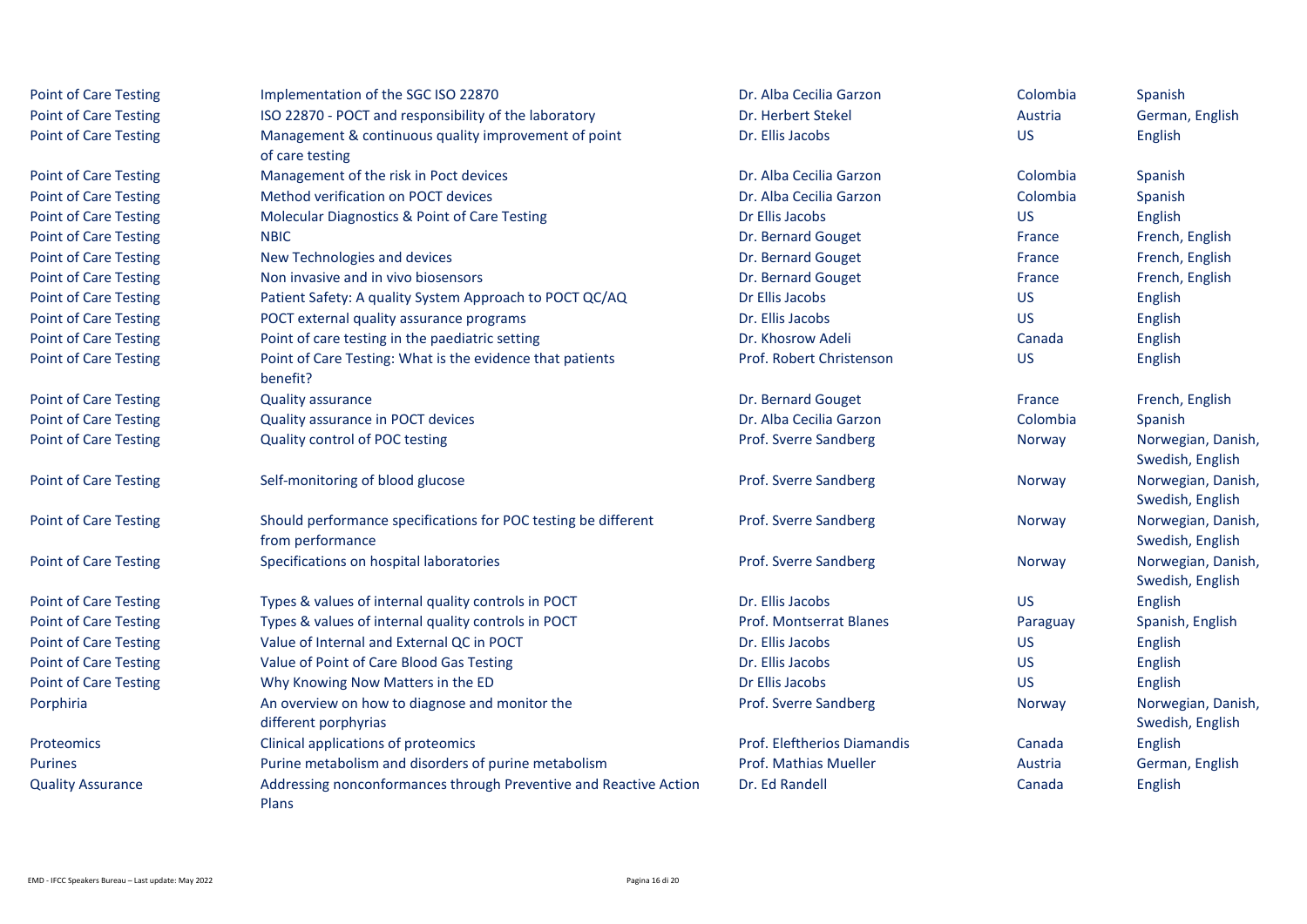| <b>Quality Assurance</b> | Applicable verification protocols according to EP15 A3 guidelines. CLIS<br>EP05-EP-09                              | Dr. Alba Cecilia Garzon     | Colombia      | Spanish                                  |
|--------------------------|--------------------------------------------------------------------------------------------------------------------|-----------------------------|---------------|------------------------------------------|
| <b>Quality Assurance</b> | Assurance strategies that impact Patient Safety                                                                    | Dr. Alba Cecilia Garzon     | Colombia      | Spanish                                  |
| <b>Quality Assurance</b> | Biologic variability in endocrinology                                                                              | Prof. Montserrat Blanes     | Paraguay      | Spanish, English                         |
| <b>Quality Assurance</b> | Construction of technical quality indicators                                                                       | Dr. Alba Cecilia Garzon     | Colombia      | Spanish                                  |
| <b>Quality Assurance</b> | Glucose and external quality assessment and post-analytical quality<br>control                                     | Prof. Sverre Sandberg       | Norway        | Norwegian, Danish,<br>Swedish, English   |
| <b>Quality Assurance</b> | Guidelines for blood collection                                                                                    | Dr. Gabriel Lima-Oliveira   | <b>Brazil</b> | Portuguese, English,<br>Spanish, Italian |
| <b>Quality Assurance</b> | Estimation and evaluation of measurement uncertainty according to the<br>guidelines of ISO 20914                   | Dr. Alba Cecilia Garzon     | Colombia      | Spanish                                  |
| <b>Quality Assurance</b> | Estimation of Uncertainty according to the CLSI EP-29 Guidelines                                                   | Dr. Alba Cecilia Garzon     | Colombia      | Spanish                                  |
| <b>Quality Assurance</b> | Evaluation and intervention actions against the Random Error in the<br>measurement processes                       | Dr. Alba Cecilia Grazon     | Colombia      | Spanish                                  |
| <b>Quality Assurance</b> | How endogenous and exogenous interferences can affect the patient<br>clinical outcome: a case based approach       | MD Jose Jara Aguirre        | Peru          | Spanish                                  |
| <b>Quality Assurance</b> | Interpretation, analysis and generation of actions based on the results of<br>the External Quality Assessment test | Dr. Alba Cecilia Garzon     | Colombia      | Spanish                                  |
| <b>Quality Assurance</b> | <b>Laboratory Errors</b>                                                                                           | Dr. Gabriel Lima-Oliveira   | <b>Brazil</b> | Portuguese, English,<br>Spanish, Italian |
| <b>Quality Assurance</b> | <b>Laboratory Report</b>                                                                                           | Q. Victor Baltazar          | Mexico        | Spanish                                  |
| <b>Quality Assurance</b> | <b>Management and Quality Assurance</b>                                                                            | Prof. Montserrat Blanes     | Paraguay      | Spanish, English                         |
| <b>Quality Assurance</b> | Management of preanalytical phase                                                                                  | Dr. Gabriel Lima-Oliveira   | <b>Brazil</b> | Portuguese, English,<br>Spanish, Italian |
| <b>Quality Assurance</b> | Patient Safety: A quality System Approach to POCT/QA                                                               | Dr Ellis Jacobs             | <b>US</b>     | English                                  |
| <b>Quality Assurance</b> | POCT external quality assurance programs                                                                           | Dr. Ellis Jacobs            | <b>US</b>     | English                                  |
| <b>Quality Assurance</b> | Post-analytical quality: assuring the quality of the<br>laboratory report                                          | Prof. Ken Sikaris           | Australia     | <b>English</b>                           |
| <b>Quality Assurance</b> | Post-analytical phase and quality assurance                                                                        | Prof. Mario Plebani         | Italy         | Italian, English                         |
| <b>Quality Assurance</b> | Pre-analytical phase and quality assurance                                                                         | Prof. Mario Plebani         | Italy         | Italian, English                         |
| <b>Quality Assurance</b> | Pre-analytical quality: benchmarks for laboratory quality                                                          | Prof. Ken Sikaris           | Australia     | <b>English</b>                           |
| <b>Quality Assurance</b> | Pre-analytical quality, Quality control and Quality Assurance                                                      | <b>MSc Carmen Melchor</b>   | <b>Mexico</b> | Spanish                                  |
| <b>Quality Assurance</b> | Pre-analytical quality, Method Evaluation                                                                          | Dr. Gabriel Lima-Oliveira   | <b>Brazil</b> | Spanish, English,<br>Portuguese          |
| <b>Quality Assurance</b> | Pre-analytical quality                                                                                             | <b>Bioq. Carlos Navarro</b> | Argentina     | Spanish                                  |
| <b>Quality Assurance</b> | Prospective risk management strategies                                                                             | Dr. Ed. Randell             | Canada        | <b>English</b>                           |
| <b>Quality Assurance</b> | Quality assurance and patient safety                                                                               | Prof. Mario Plebani         | Italy         | Italian, English                         |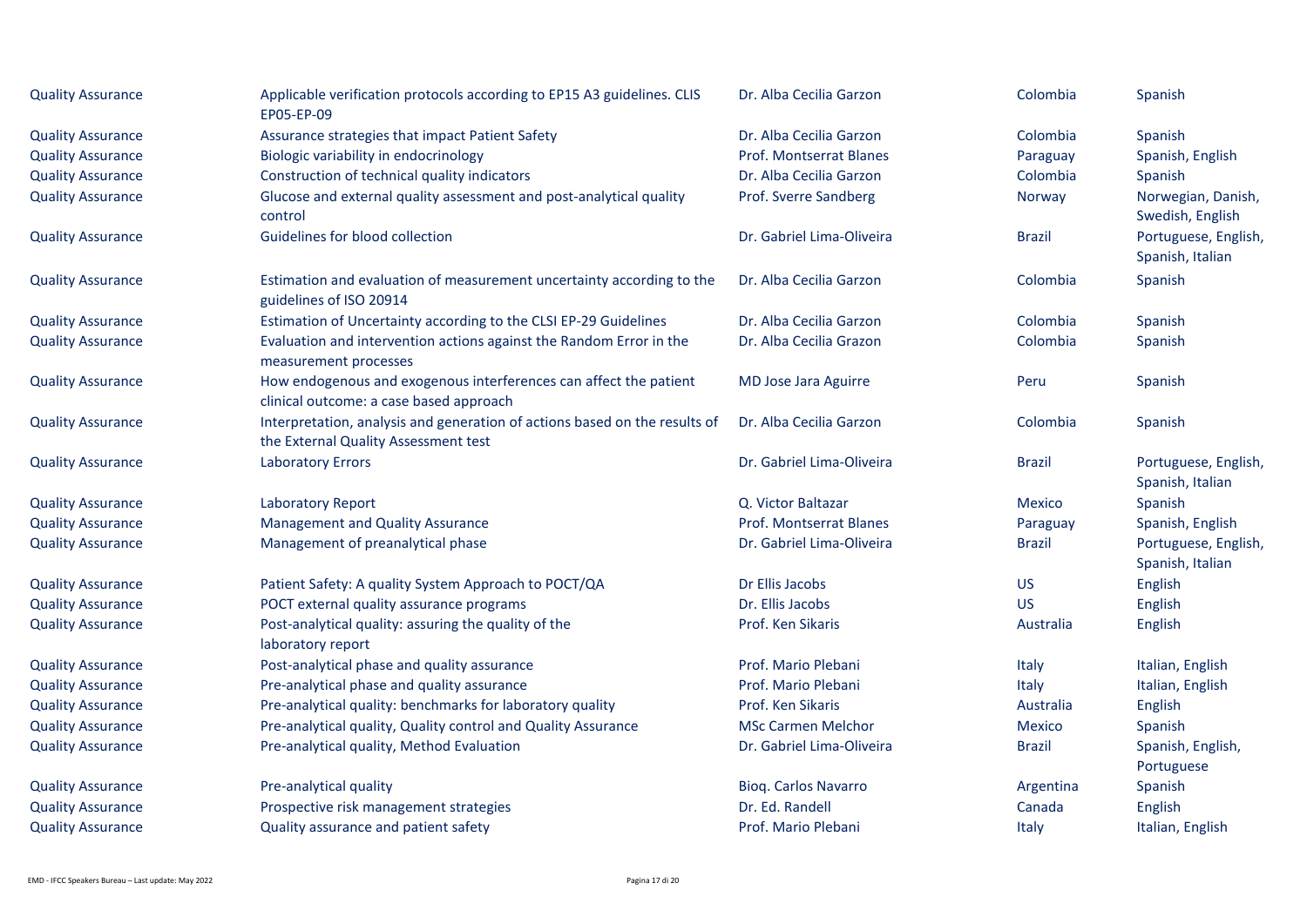| <b>Quality Assurance</b>   | Quality assurance in Molecular Diagnosis for Dummies                                                    | Dr. Alba Cecilia Garzon        | Colombia       | Spanish          |
|----------------------------|---------------------------------------------------------------------------------------------------------|--------------------------------|----------------|------------------|
| <b>Quality Assurance</b>   | Quality assurance in qualitative tests                                                                  | Dr. Alba Cecilia Garzon        | Colombia       | Spanish          |
| <b>Quality Assurance</b>   | Quality assurance and traceability                                                                      | Q. Victor Baltazar             | <b>Mexico</b>  | Spanish          |
| <b>Quality Assurance</b>   | Quality Assurance - Quality control and analytical                                                      | Bioq. Roberto Carboni          | Chile          | Spanish          |
|                            | performance                                                                                             |                                |                |                  |
| <b>Quality Assurance</b>   | Quality control and Quality Assurance                                                                   | Dr. Laura Parnas               | Argentina      | Spanish, English |
| <b>Quality Assurance</b>   | <b>Quality control and Quality Assurance</b>                                                            | Bact. Ana-Lucia Aguirre        | <b>Mexico</b>  | Spanish          |
| <b>Quality Assurance</b>   | Quality control and Quality Assurance                                                                   | <b>Bact. Andreas Rothstein</b> | Colombia       | Spanish          |
| <b>Quality Assurance</b>   | Quality control as a patient safety tool                                                                | Dr. Alba Cecilia Garzon        | Colombia       | Spanish          |
| <b>Quality Assurance</b>   | Quality control programs for screening neonates babies                                                  | Dr. Veronica Luzzi             | <b>US</b>      | Spanish, English |
| <b>Quality Assurance</b>   | <b>Quality control programs</b>                                                                         | Dr. Veronica Luzzi             | <b>US</b>      | Spanish, English |
| <b>Quality Assurance</b>   | Quality issues in the laboratory                                                                        | Prof. Paivi Laitinen           | Finland        | Finnish, English |
| <b>Quality Assurance</b>   | Risk management applied to quality assurance                                                            | Dr. Alba Cecilia Garzon        | Colombia       | Spanish          |
| <b>Quality Assurance</b>   | Sigmametry from strategy to action to impact processes                                                  | Dr. Alba Cecilia Garzon        | Colombia       | Spanish          |
| <b>Quality Assurance</b>   | Standardisation of hormones                                                                             | <b>Prof. Montserrat Blanes</b> | Paraguay       | Spanish, English |
| <b>Quality Assurance</b>   | The Delta Check as a post analytical quality control tool                                               | Dr. Alba Cecilia Garzon        | Colombia       | Spanish          |
| <b>Quality Assurance</b>   | Total error and measurement uncertainty                                                                 | Dr. Wytze Oosterhuis           | The Netherland | Dutch, English   |
| <b>Quality Assurance</b>   | Types & values of internal quality controls in POCT                                                     | Prof. Ellis Jacobs             | <b>US</b>      | English          |
| <b>Quality Assurance</b>   | Understanding the clinical importance of measurement uncertainty and<br>analytical goals                | Prof. Ken Sikaris              | Australia      | English          |
| <b>Quality Assurance</b>   | Understanding external quality assurance                                                                | Prof. Ken Sikaris              | Australia      | English          |
| <b>Quality Assurance</b>   | Understanding internal quality control                                                                  | Prof. Ken Sikaris              | Australia      | English          |
| <b>Quality Assurance</b>   | Value of Internal and External QC in POCT                                                               | Dr. Ellis Jacobs               | <b>US</b>      | English          |
| <b>Quality Assurance</b>   | Validation, Verification and Evaluation of qualitative methods<br>according to the CLSI EP12 guidelines | Dr. Alba Cecilia Garzon        | Colombia       | Spanish          |
| Reference Intervals        | Closing the Gaps in Adult and Paediatric Reference Intervals:<br><b>Global Initiatives</b>              | Dr Khosrow Adeli               | Canada         | English          |
| Reference Intervals        | Defining consensus reference intervals for laboratory networks                                          | Prof. Ken Sikaris              | Australia      | English          |
| Reference Intervals        | Deriving reference intervals with indirect methods using<br>laboratory patient data                     | Prof. Ken Sikaris              | Australia      | English          |
| Reference Intervals        | Laboratory reference intervals: current gaps and guidelines                                             | Dr. Khosrow Adeli              | Canada         | English          |
| Reference Intervals        | Lean method for the laboratory reference ranges intervals                                               | Dr. Veronica Luzzi             | <b>US</b>      | Spanish, English |
| Reference Intervals        | Paediatric Reference Intervals: Recent Advances and Challenges                                          | Dr. Khosrow Adeli              | Canada         | English          |
| Reference Intervals        | Reference Intervals harmonization                                                                       | Dr. Khosrow Adeli              | Canada         | English          |
| Reference Intervals        | Reference Intervals, method evaluation                                                                  | Dr. Veronica Luzzi             | <b>US</b>      | Spanish, English |
| <b>Reference Intervals</b> | Understanding the impact of aging on reference intervals                                                | Prof. Ken Sikaris              | Australia      | English          |
| Reference Intervals        | Understanding the impact of gender on reference intervals                                               | Prof. Ken Sikaris              | Australia      | English          |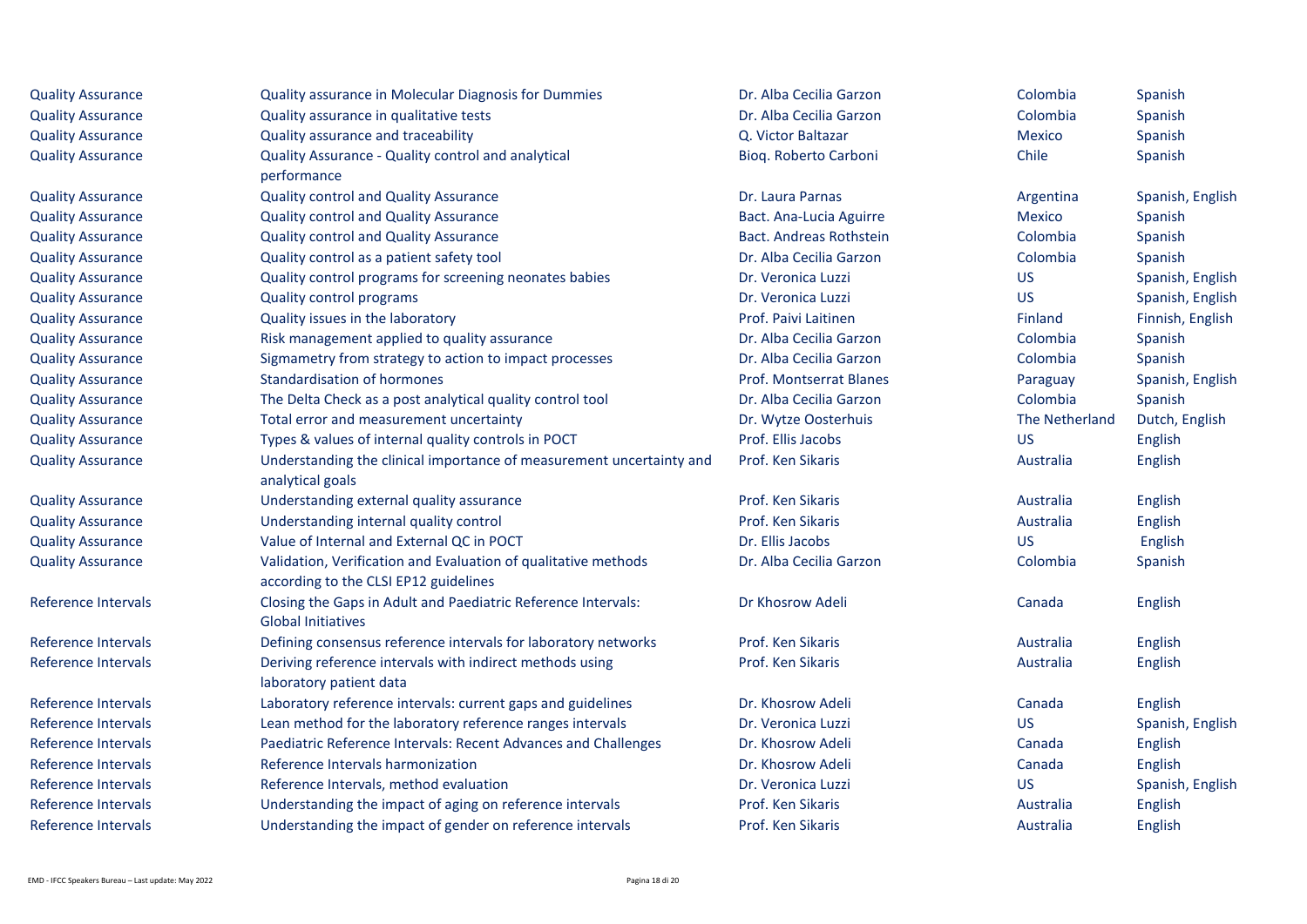| Reference Intervals                     | Understanding the impact of pregnancy on reference intervals            | Prof. Ken Sikaris            | Australia      | English          |
|-----------------------------------------|-------------------------------------------------------------------------|------------------------------|----------------|------------------|
| Reference Intervals                     | Understanding extreme results and the definition critical limits        | Prof. Ken Sikaris            | Australia      | English          |
| Therapeutic Drug Monitoring /           | Drugs of abuse                                                          | Dr. Veronica Luzzi           | <b>US</b>      | Spanish, English |
| <b>Toxicology</b>                       |                                                                         |                              |                |                  |
| Therapeutic Drug Monitoring /           | Mass spectrometry in the TDM laboratory                                 | Dr. Steven Soldin            | <b>US</b>      | German, English  |
| <b>Toxicology</b>                       |                                                                         |                              |                |                  |
| Therapeutic Drug Monitoring /           | Mass spectrometry in the toxicology laboratory                          | Dr. Steven Soldin            | <b>US</b>      | German, English  |
| <b>Toxicology</b>                       |                                                                         |                              |                |                  |
| Therapeutic Drug Monitoring /           | Therapeutic drug monitoring                                             | Dr. Alan Wu                  | <b>US</b>      | English          |
| Toxicology                              |                                                                         |                              |                |                  |
| Therapeutic Drug Monitoring /           | Toxicology                                                              | Dr. Alan Wu                  | <b>US</b>      | English          |
| Toxicology                              |                                                                         |                              |                |                  |
| Therapeutic Drug Monitoring /           | High resolution mass spectrometry for general unknown screens for       | Dr. Alan Wu                  | <b>US</b>      | English          |
| <b>Toxicology</b>                       | clinical toxicology                                                     |                              |                |                  |
| Therapeutic Drug Monitoring /           | Toxicology                                                              | Prof. Hedhili Abderrazzek    | <b>TN</b>      | French, English  |
| <b>Toxicology</b>                       |                                                                         |                              |                |                  |
| Thyroid disease                         | Controversies in thyroid hormones                                       | Prof. Montserrat Blanes      | Paraguay       | Spanish, English |
| Thyroid disease                         | Genotyping approach to thyroid hormone resistance                       | Prof. Christopher Florkowski | NZ.            | English          |
| Thyroid disease                         | Pre-analytical in thyroid hormone assessment                            | Prof. Montserrat Blanes      | Paraguay       | Spanish, English |
| Thyroid disease                         | <b>Thyroid function Test Standardization</b>                            | Prof. Montserrat Blanes      | Paraguay       | Spanish, English |
| Thyroid disease                         | Thyroid function tests                                                  | Dr. Damien Gruson            | <b>Belgium</b> | French, English  |
| <b>Traceability and Standardisation</b> | How to build traceability pyramids and how to verify using JCTLM        | Dr. Alba Cecilia Garzon      | Colombia       | Spanish          |
| <b>Traceability and Standardisation</b> | Implementation of metrological traceability in laboratory medicine      | <b>Prof. Mathias Mueller</b> | Austria        | German, English  |
| <b>Traceability and Standardisation</b> | In vitro diagnostics and evolving regulatory challenges in laboratory   | Prof. Tomris Ozben           | Turkey         | Turkish, English |
|                                         | medicine                                                                |                              |                |                  |
| <b>Traceability and Standardisation</b> | Standardisation in clinical enzymology                                  | Prof. Mauro Panteghini       | Italy          | Italian, English |
| <b>Traceability and Standardisation</b> | Standardization of Cardiac Troponin I: process and progress             | Prof. Robert Christenson     | <b>US</b>      | English          |
| <b>Traceability and Standardisation</b> | Theory of reference measurement systems and assays                      | Prof. Mauro Panteghini       | Italy          | Italian, English |
| <b>Traceability and Standardisation</b> | Traceability and Harmonization of Clinical Laboratory Tests and         | Prof. Tomris Ozben           | <b>Turkey</b>  | Turkish, English |
|                                         | effects of the new European In Vitro Diagnostic Regulation (IVDR)       |                              |                |                  |
| <b>Traceability and Standardisation</b> | Traceability and the HbA1c Project                                      | Dr. Herbert Stekel           | Austria        | German, English  |
| <b>Traceability and Standardisation</b> | Traceability and reference materials                                    | Dr. Melina Perez-Urquiza     | Mexico         | Spanish          |
| <b>Traceability and Standardisation</b> | Traceability and reference materials                                    | MSc. Ana Maria Piana         | Uruguay        | Spanish, English |
| <b>Traceability and Standardisation</b> | Traceability in Laboratory Medicine: IVD Directives and IVD Regulations | Prof. Tomris Ozben           | Turkey         | Turkish, English |
| <b>Traceability and Standardisation</b> | Traceability                                                            | Bioq. Gabriel Migliarino     | Argentina      | Spanish          |
| <b>Traceability and Standardisation</b> | Traceability                                                            | <b>MSc. Raul Girardi</b>     | Argentina      | Spanish          |
| Transplantation                         | <b>Transplantation biochemistry</b>                                     | Prof. Mathias Mueller        | Austria        | German, English  |